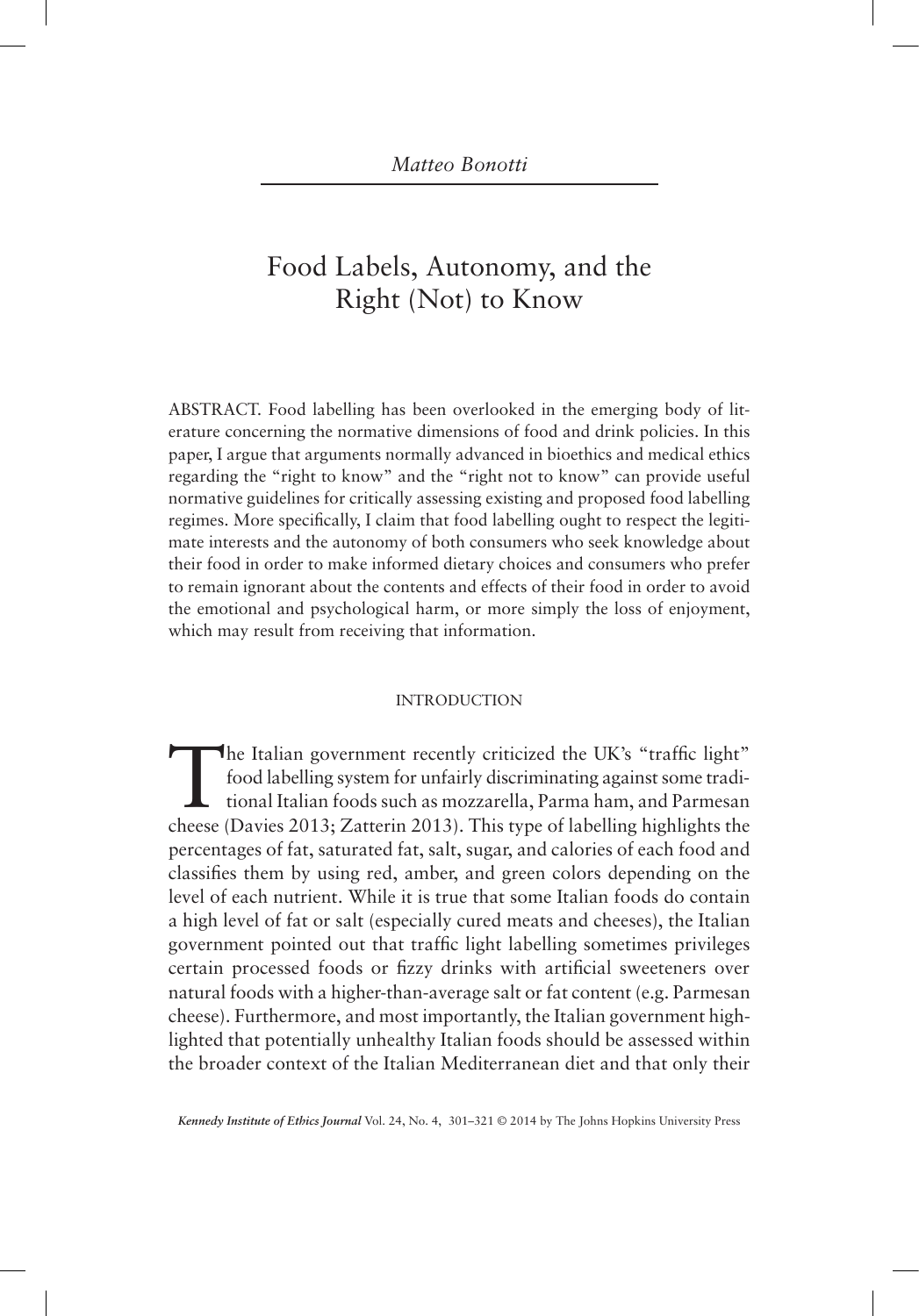excessive consumption, especially if not accompanied by the consumption of fruits and vegetables (which is central to the Mediterranean diet), should be considered unhealthy (Davies 2013; Zatterin 2013).

 More recently, Consumers International and the World Obesity Federation called for the adoption of images on food packaging showing the health damages resulting from obesity. These images would be similar to those already displayed on cigarette packaging in many countries (Stephens 2014).

In this paper I do not intend to evaluate the empirical effectiveness of these and other types of food labels.1 My aim, instead, is to critically assess food labels from a normative perspective, by examining the values and principles that may justify their use and weigh them against those values and principles that may warrant instead a more moderate use (if not the banning) of (at least some kinds of) food labels. More specifically, I intend to show how different conceptions of autonomy may justify different and conflicting approaches to food labelling.

Political theorists have only very recently begun to be concerned with the normative issues raised by food and drink policies (e.g. see Wickins-Drazilova and Williams 2011; Merry 2012; Voigt 2012; Saunders 2013; Bonotti 2013; Voigt, Nicholls and Williams 2014) and little attention, within this novel body of literature, has been paid to the issue of food labels.2 I would like to point out that the food labels I am concerned with in this paper are those that provide nutritional information rather than warnings about ingredients that may be potentially (and directly) harmful to consumers. The latter may include, for example, labels informing consumers that a food contains nuts, an ingredient to which some people are allergic and which may have potentially fatal effects on them. I believe that these kinds of labels are uncontroversial and do not raise any significant normative questions.3

Two assumptions about food nutrition labels seem to be widely shared. First, these labels provide information, which is uncontroversial and indeed valuable as it helps individuals to make responsible and autonomous food choices. Second, and in connection with the previous point, food nutrition labels do not infringe upon (and in fact they promote) individual autonomy, and therefore differ substantially from those measures (e.g. "fat" taxes, food bans, etc.), which prevent individuals from purchasing and consuming certain foods (e.g. see Merry 2012, 5).

This paper aims to critically assess this dominant position. More specifically, by drawing on some of the recent literature in bioethics and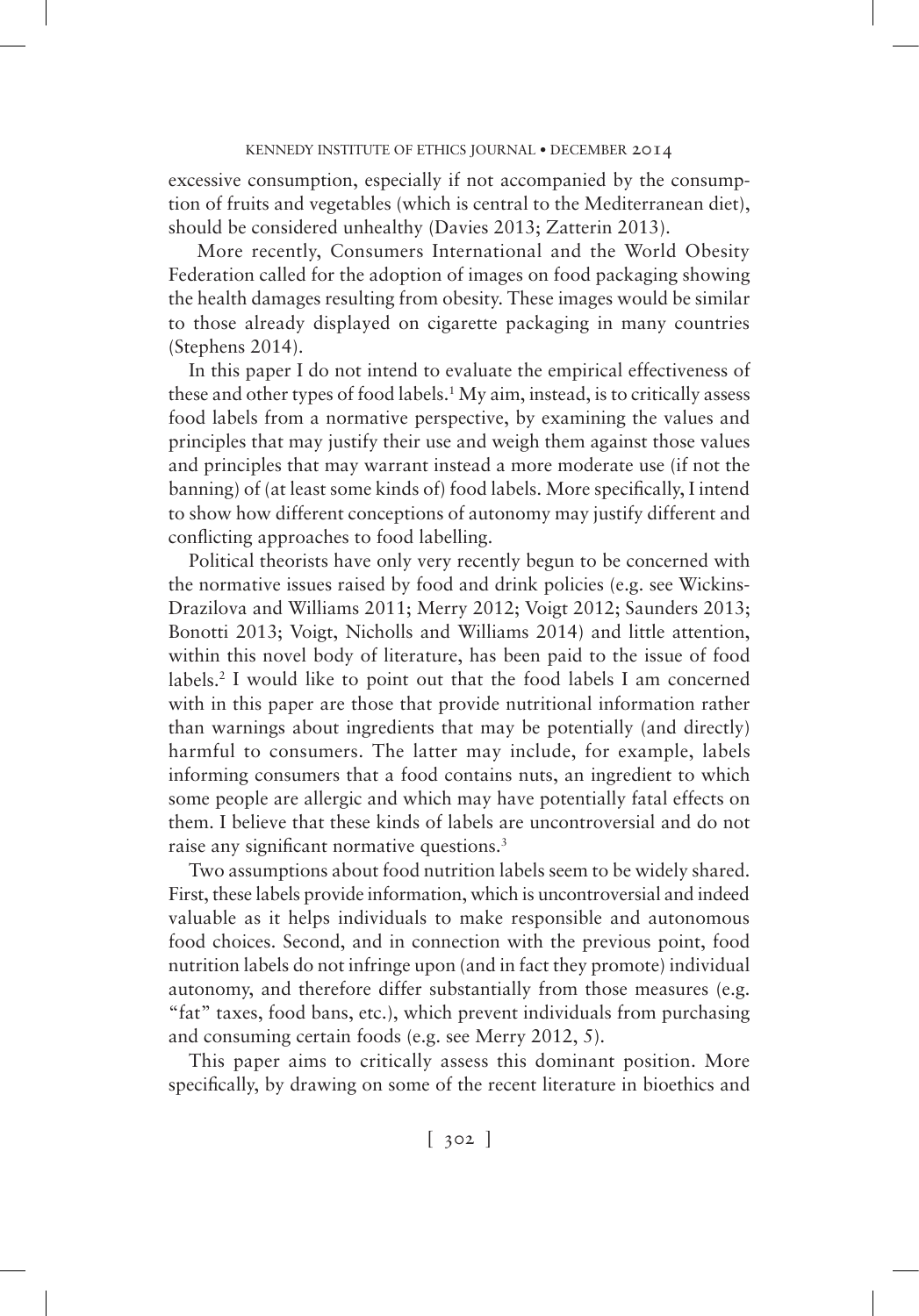medical ethics concerning the "right not to know" (Chadwick, Levitt, and Shickle 1997; Bortolotti 2013; Andorno 2004; Rhodes 1998), I will argue that food labelling should take into account the interests of both those individuals who seek knowledge about their food in order to make informed dietary choices, and those individuals who prefer to remain ignorant about the contents and effects of their food in order to avoid the emotional and psychological distress (or, more simply, the loss of enjoyment) that may result from receiving that information. Both interests, I will argue, are legitimate and the state ought to ensure that food labelling respects them. I will conclude by offering practical suggestions about potential food labelling regimes that may accomplish this task.

Before I proceed with my analysis, some clarifications are required. First, as this short summary suggests, this paper is mainly concerned with the *political* implications of food labelling, more specifically with the normative issues that arise when food labels are government-mandated or when, even if they are not mandatory (as in the case of traffic light labels in the UK), government intervention would be justified in order to protect and attempt to reconcile the diverging interests of consumers.

Second, it is important to highlight that food shopping is not always a self-regarding action. For example, we often shop for other people whose dietary choices depend on us (e.g. children). In such cases, one might argue, we have a moral duty to maximize our knowledge about the foods we are purchasing. While this is a plausible claim, though, it does not warrant imposing on *all* consumers (i.e. including consumers who do not have to buy food on behalf of others) food labels that aim to maximize the information provided and also employ judgmental and emotionally charged messages in order to convey it in a more effective way. I have argued elsewhere (Bonotti 2013) that even on the basis of a Millian approach to legislation regarding unhealthy food, consumers (including parents) have a moral duty to eat healthily if they have moral obligations towards others (e.g. spouses, children, employers, creditors, etc.) and their unhealthy eating would result in morally significant other-regarding harm, i.e. in the infringement of those obligations.<sup>4</sup> However, also in that case I argued for the importance of devising policies that, while ensuring that those obligations are fulfilled, also protect the freedom of those who would like to engage in unhealthy non-other-regarding eating. The same issue, I believe, arises in the case of food labels. It is important, that is, to ensure that consumers who have duties towards others (e.g. children) have the opportunity to know how unhealthy the food they buy is. At the same

[ 303 ]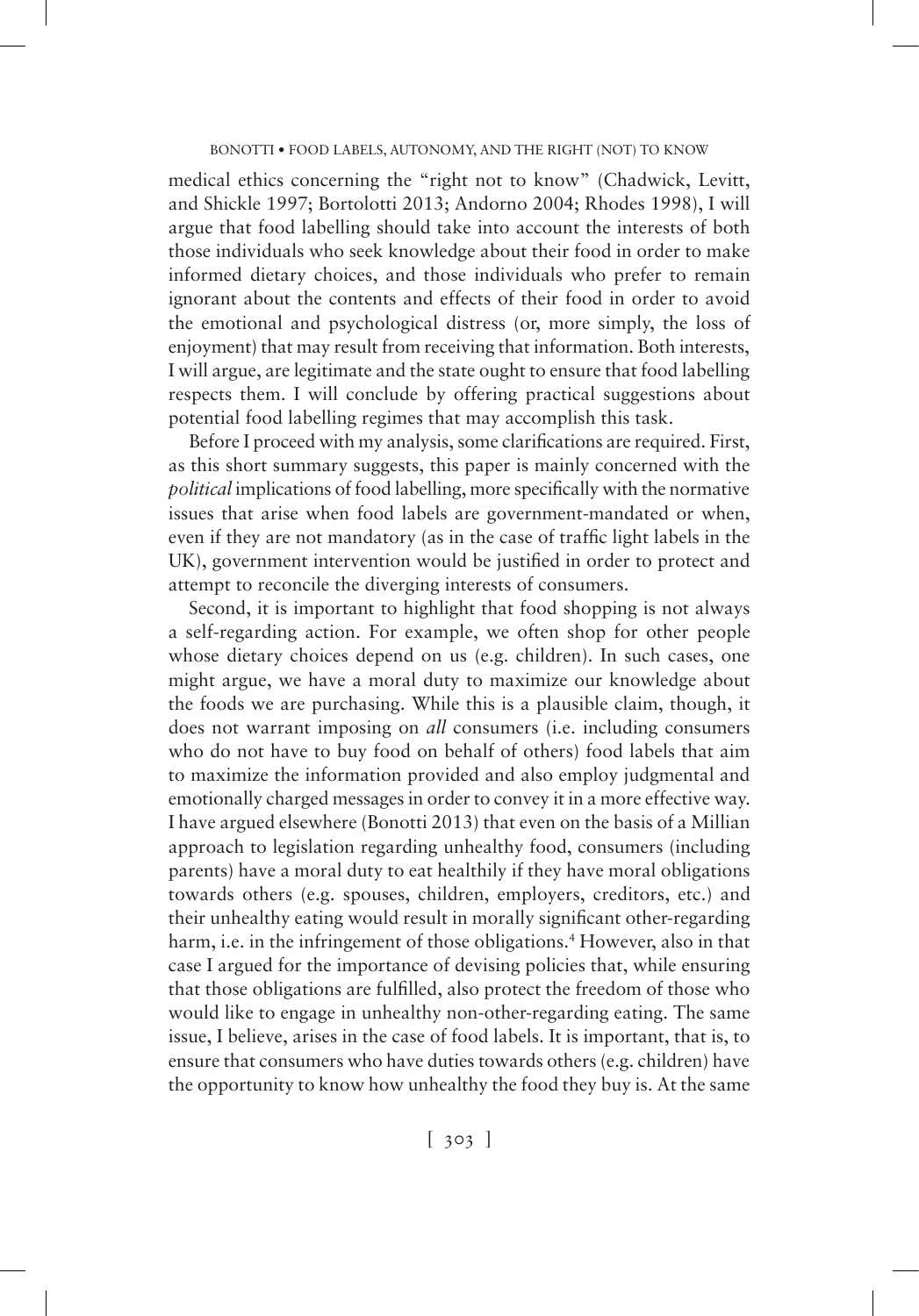time, though, we also ought to respect the legitimate interests of those who would like to remain ignorant (partially or totally) about the nutritional contents and effects of their food and do not have duties towards others.

Third, the aim itself of "maximizing" information may often be counterproductive. As well as increasing production costs, with potential financial repercussions on consumers, it may also create confusion among the latter. Moreover, it might risk providing bureaucrats with undue control over the kind of information that food labels should convey. While these issues cannot be discussed within the limits of this paper, I believe that they should be highlighted and taken into account when assessing the normative dimensions of food labelling.<sup>5</sup>

Fourth, as I will explain later in the paper, what renders certain food labels normatively problematic is not simply the emotional and psychological distress that they may cause but the fact that they undermine individuals' ability to exercise their autonomy, intended as "self-authorship" (Bortolotti 2013), in ways that do not cause morally significant harm to others.

Finally, I have already highlighted that my aim, in this paper, is to examine how different conceptions of autonomy may justify different and conflicting approaches to food labelling. This does not imply that food labelling (or restrictions of it) could not be justified on the basis of nonautonomy-based arguments, e.g. utilitarian or communitarian approaches to public health ethics (e.g. see Dawson 2011). These approaches, and their implications for food labelling, are certainly important and worth exploring, but this analysis cannot be accommodated within the limited space of this paper. Furthermore, and most importantly, acknowledging these non-autonomy-based perspectives would not affect the argument that underlies my entire analysis. This is the idea that, given the "reasonable pluralism" (Rawls 2005) of values and principles that consumers may invoke in defending or opposing (certain kinds of) food labelling regimes in diverse societies, and in demanding different amounts and kinds of nutritional information about food, legislation about food labelling ought not to be shaped solely by any one of these sets of values. In this sense, it is true in general that "[l]abeling may be preferable to other policy tools if consumer preferences differ widely with respect to product characteristics. . . . Information is often the best solution in cases where 'one man's meat is another man's poison'" (Golan et al. 2001, 145; see also Magat and Viscusi 1992). However, disagreement among consumers also concerns the amount of nutritional information that food labels should provide and the way in which it should be conveyed.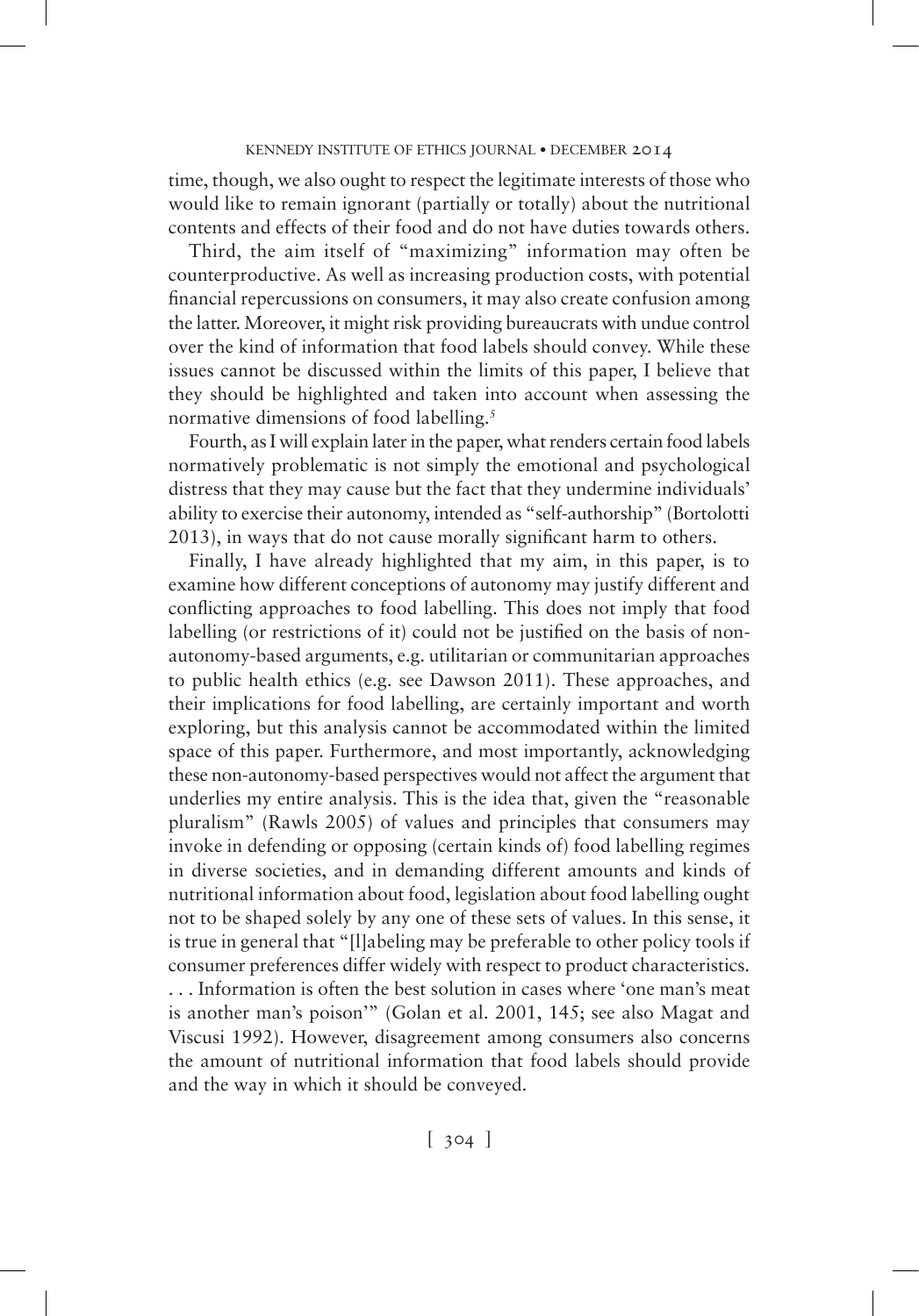# BONOTTI . FOOD LABELS, AUTONOMY, AND THE RIGHT (NOT) TO KNOW FOOD LABELS, AUTONOMY, AND THE RIGHT TO KNOW

It is often argued that food labels provide information and that the latter is valuable as it helps individuals to make responsible and autonomous food choices. In her discussion of genetic knowledge, for example, Rosamond Rhodes argues that a Kantian conception of autonomy justifies knowledge but not ignorance. According to Rhodes,

[f]rom my point of view as an individual autonomous agent . . . when I choose to remain ignorant of relevant information, I am choosing to leave whatever happens to chance. I am following a path without autonomy. Now, if autonomy is the ground for my right to determine my own course, it cannot also be the ground for not determining my own course. If autonomy justifies my right to knowledge, it cannot also justify my refusing to be informed. I may not be aware of the moral implications of ceding autonomy by insisting on genetic ignorance, but the ramifications are there, nevertheless. (1998, 18)

When applied to food labels, Rhodes's account implies that as autonomous individuals we have a "consumer right to know" (Golan et al. 2001, 136) what is in our foods, and how healthy/unhealthy they are, but we cannot have a legitimate interest in not knowing that information.

Rhodes's conclusion presents two main problems. First, it seems to rely on an incorrect account of Kant's conception of autonomy. While the latter requires that individuals act as self-legislating moral agents (rather than following heteronomous instincts), it does not require them to maximize the information relevant to their choices. Second, even if we set aside an analysis of Kant's conception of autonomy (which cannot be accommodated within the limits of this paper), Rhodes's conclusion seems implausible in its own right when applied to food labelling. Clearly, indeed, individual autonomy does not require comprehensive knowledge of food properties and nutrients, which could probably be acquired only through an in-depth study of disciplines such as chemistry and biology (e.g. see Takala 1999, 292–93). How much information, then, is necessary for the exercise of individual autonomy with regard to food choices?

In her defence of informed consent in medical ethics, Onora O'Neill (2003) provides an argument that I think can be useful for answering this question. According to O'Neill, the scope of informed consent is to protect patients from deception and coercion (2003, 5). This, however, does not require providing patients with detailed and exhaustive information. Instead, patients' informed consent can be guaranteed "by giving them a limited account of accurate and relevant information and providing user-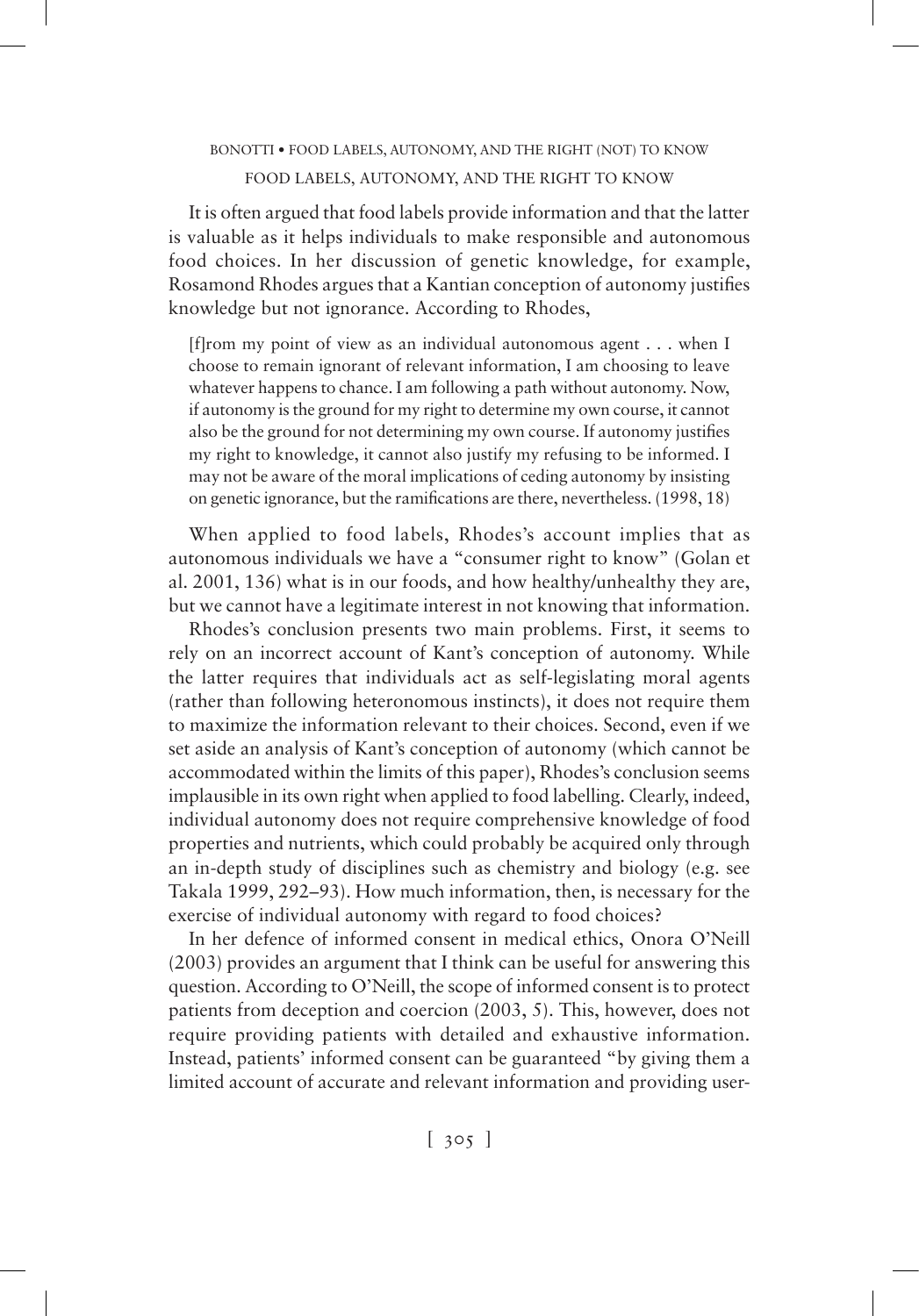friendly ways for them to extend this amount (thereby checking that they are not deceived) as well as easy ways of rescinding consent once given (thereby checking that they are not coerced)" (O'Neill 2003, 6). Similarly, the right to know with regard to food choices could be guaranteed by food labels that are sufficiently precise and comprehensible, i.e. that provide sufficiently detailed information about nutritional contents, explain what that information means within the context of an adult person's daily diet, and allow consumers to find out more information if they wish. The latter requirement could be fulfilled, for example, by providing either a telephone number or a website address through which consumers could obtain more detailed information about the foods they purchase (e.g. see Siipi and Uusitalo 2008, 361), something most food producers already do. To ensure the impartiality of the additional information, the website (or telephone number) could be managed by an independent and impartial body (rather than the food producer).

Daily intake (DI) labels (also called reference intake (RI) or guideline daily amounts (GDA) labels) seem to be sufficient to guarantee a consumer right to know. They provide sufficiently detailed information about the amount of calories, fat, saturated fats, sugar, and salt present in a food or drink product and explain what percentage of the average daily intake those quantities provide. Yet daily intake labels differ regarding how they calculate the amounts of nutrients. Some provide nutritional information per 100 g while others indicate the amounts of nutrients per portion. The problem is that the idea of a portion size may vary significantly between producers and consumers and among consumers. Moreover, even 100 g (or any other specific amount) may be difficult to quantify by the average consumer (unless they weigh every single food they eat) (e.g. see Magnusson 2010, 6).

This implies that the information about the measurement unit adopted should be as clear as possible, in order to prevent the nutritional information from being misleading. It may be easier, in this sense, to always refer to an average "portion" rather than 100 g or any other specific weight. However, producers should also specify what the average portion amounts to (e.g. half a pizza, a quarter of a cake, etc.) and, ideally, different producers of similar products should be required to adopt the same portion standards.<sup>6</sup> Clarity on this point could guarantee that daily intake labels fulfil their goal and are not misleading. However, consumers "must also consider how their individual daily intake needs compare with those of an average adult male [or female]" (Magnusson 2010, 6),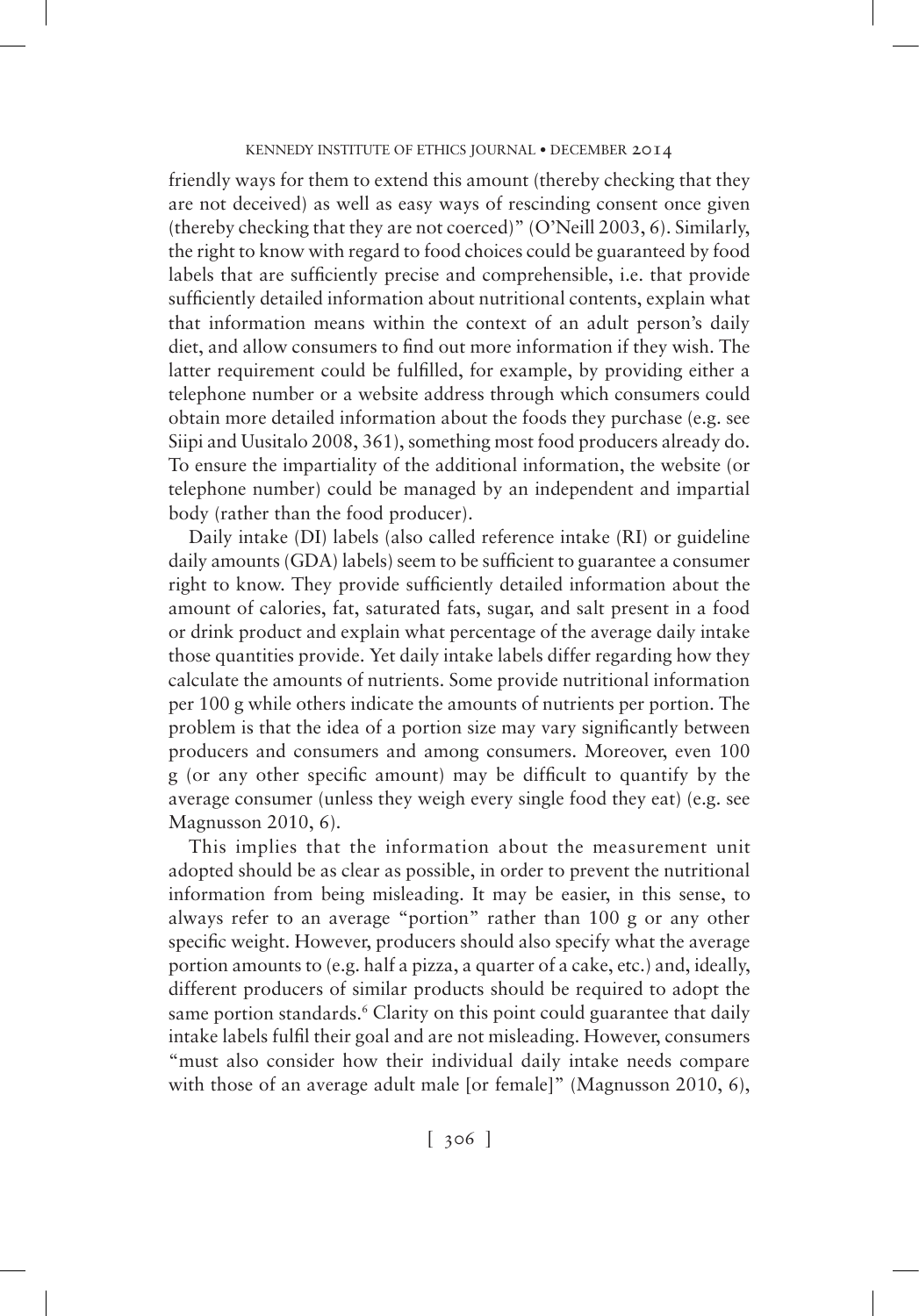especially if they are not of "average" build (Faculty of Public Health and National Health Forum 2008). All these features render daily intake labels "complex" (Magnusson 2010, 6).

This is why traffic light labels have recently become more popular. These labels color-code nutritional information (red, amber, or green) and therefore express a judgment on the nutritional values of a food or drink product. They therefore differ from daily intake labels, which are "agnostic about the quality of the *nutrition* of a product" (Magnusson 2010, 6, original emphasis). Indeed,

Traffic Light Labelling is *interpretive and judgmental*. It helps consumers to make healthier choices by taking a position on the nutritional content of the product. It identifies the foods you should avoid or eat sparingly! It is this judgmental quality of Traffic Light Labelling, together with its relative simplicity, that makes it more helpful for making decisions in real-time, in the aisles of supermarkets and corner stores. (Magnusson 2010, 6, original emphasis)

Traffic light labels therefore respond to the need for accessible and clear information that daily intake labels may not be able to convey as easily and clearly. By being more simple and understandable, they may be better (than daily intake labels) at enabling consumers to make their food choices in an autonomous way and consistently with their busy life schedule and time constraints. Indeed "[c]onsumers are more likely to read and understand labels that are clear and concise" (Golan et al. 2001, 139).

However, traffic light labels may unduly simplify food nutritional information by decontextualizing it. This can be inimical to improving eating habits among the population (as the Italian government pointed out in the abovementioned controversy with the UK) and may risk undermining rather than enhancing consumers' autonomy. Traffic light labelling should therefore be accompanied by a broader program of education, conducted in schools or through state-funded campaigns, educating citizens about the benefits of a balanced diet (including but not limited to a Mediterranean diet). This, of course, would not be without problems. The government agencies that would be entrusted with the task of planning and conducting these campaigns, for example, may lack sufficient information. Moreover, some government agents may endorse certain measures on the basis of personal bias, career ambition, or pressure from superiors and/or external bodies, rather than being driven by a genuine and unbiased concern for the interests and health of consumers. All these factors should be taken into account. However, rather than completely undermining the rationale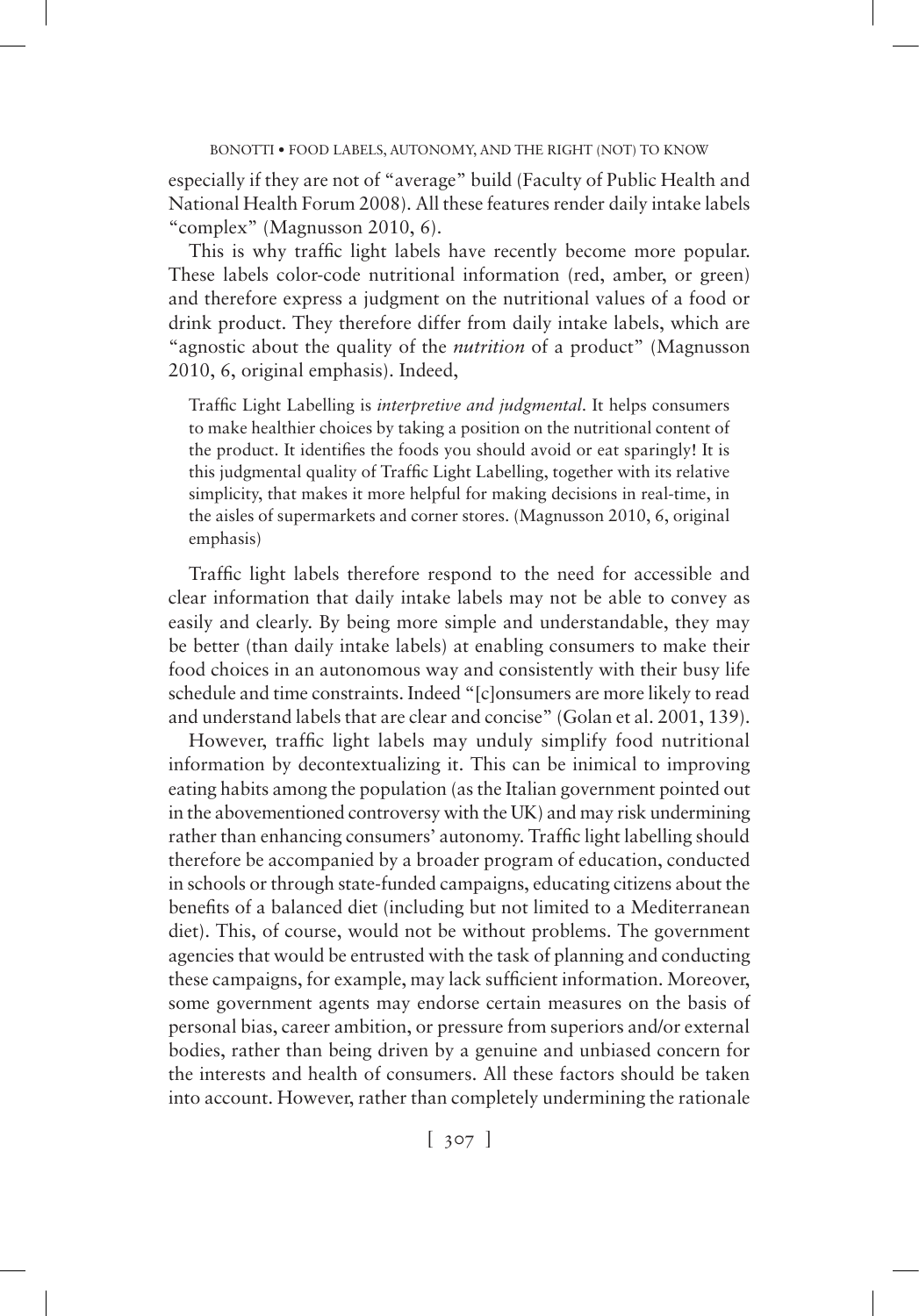for government campaigns, these problems just highlight the importance of careful planning and overseeing in order to minimize abuses.

The kinds of campaigns advocated here are similar, for example, to those proposed by Helena Siipi and Susanne Uusitalo (2008) with regard to genetically modified food (GMF) labelling. In order to prevent consumers from thinking that products identified by GMF labels are dangerous or unhealthy, Siipi and Uusitalo argue, GMF labelling should be accompanied by a broader information campaign involving "[f]ree leaflets . . . visible posters containing relevant information in the stores . . . [or printing] on the packets of GMF products an address of a website where relevant information is available" (2008, 361; see also Jackson 2000, 323). In this way, they claim, labelling would avoid "[decreasing] consumers' autonomy of choice instead of promoting it" (Siipi and Uusitalo 2008, 362).

One might then point out that these kinds of information campaigns would not be unproblematic. For example, many people are sceptical about GMF products and may distrust government attempts to promote them. Given this climate of disagreement with regard to GMFs, then, would it not be preferable to let public opinion be shaped by a free and unconstrained debate, in which scientific arguments can be voiced and critically assessed? The same could also be argued with regard to healthy eating. Given the level of disagreement concerning benefits and harms of different dietary habits (e.g. see Voigt, Nicholls, and Williams 2014, 19–38), it might be wiser to let the clash of arguments in an unconstrained public debate (rather than government agencies) shape public opinion. However, this almost Millian confidence in the strengths of unconstrained public debate seems to overlook the extent to which, at least in Western societies, not all social actors have the same ability to present their case and influence public opinion. Government action may sometimes be biased, of course, but it may often also be necessary in order to counter the influence of private and corporate interests that, through advertising and marketing, contribute in producing an "obesogenic environment" (Voigt, Nicholls, and Williams 2014, 111–32) that strongly affects people's dietary habits.

Furthermore, in order to promote the idea of a balanced diet, governments could encourage supermarkets to offer discounted combined purchases including a balanced variety of foods. These might include, for example, a pack of Parma ham, a bag of salad, and a can of tomatoes; or a mozzarella ball, a bag of oranges, and a bottle of olive oil. Incidentally, as well as providing consumers with an incentive to adopt a more balanced diet, these measures might also help producers and retailers to partially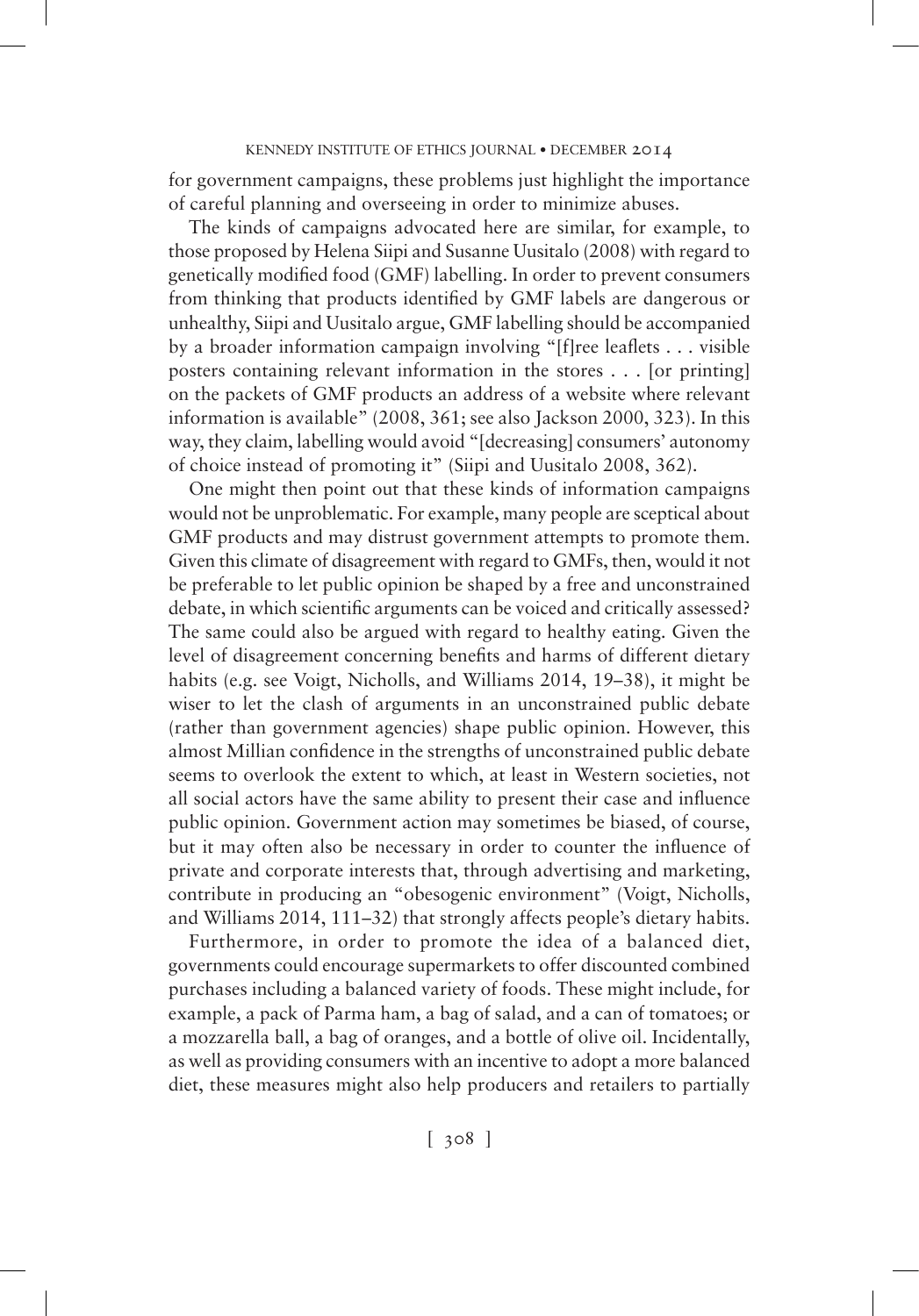offset the potential economic losses that traffic light labelling (and other emotional and judgmental labelling) might cause (see Magnusson 2010, 7), as well as prevent the risk of controversies such as the one between Italian and UK governments. These measures, however, might have to remain voluntary in order to avoid the normative and practical issues resulting from increasing transaction and compliance costs for firms and government agents, as well as from the cost that any state subsidies would impose on the taxpayer.

As long as they are accompanied by these supplementary measures, therefore, traffic light labels seem to be able to provide (more than daily intake or other more complex labels) manageable and understandable information that can contribute to the exercise of individual autonomy by consumers. This is the case even if consumers eventually decide (knowledgeably and autonomously) to purchase unhealthy food or drink products.

# FOOD LABELS, AUTONOMY, AND THE RIGHT NOT TO KNOW

The conclusion reached in the previous section overlooks an important issue that has recently been highlighted in some of the bioethics and medical ethics literature. Some authors have argued that individuals should be granted not only a "right to know" but also a "right not to know" (see Husted 1997; Andorno 2004). The right not to know is already recognized in various jurisdictions (Andorno 2004, 436) and is normally associated with genetic testing. Individuals increasingly undergo genetic tests that may reveal that they have gene mutations that may cause specific diseases, such as Huntington's Disease, or place them at significant risk of others (e.g. cancer, Alzheimer's disease). Individuals often undergo these tests under pressure from relatives, usually because there is a family history of a certain disease and genetic testing may provide clear information on whether the disease is going to affect a specific member of the family (see Andorno 2004). Moreover, sometimes the testing of all family members may be necessary for establishing whether a family history does exist and whether a disease is going to affect other family members. In these cases it is therefore often highlighted "that since genetic information about oneself is also information about one's relatives there might be cases where the ignorance of one person might cause harm to others" (Takala 1999, 289). However, as Tuija Takala rightly points out, the duty to undergo certain tests in order to identify a hereditary disease within a family (assuming that the participation of all family members is required) does not imply a duty to be informed about the result (Takala 1999, 289).<sup>7</sup>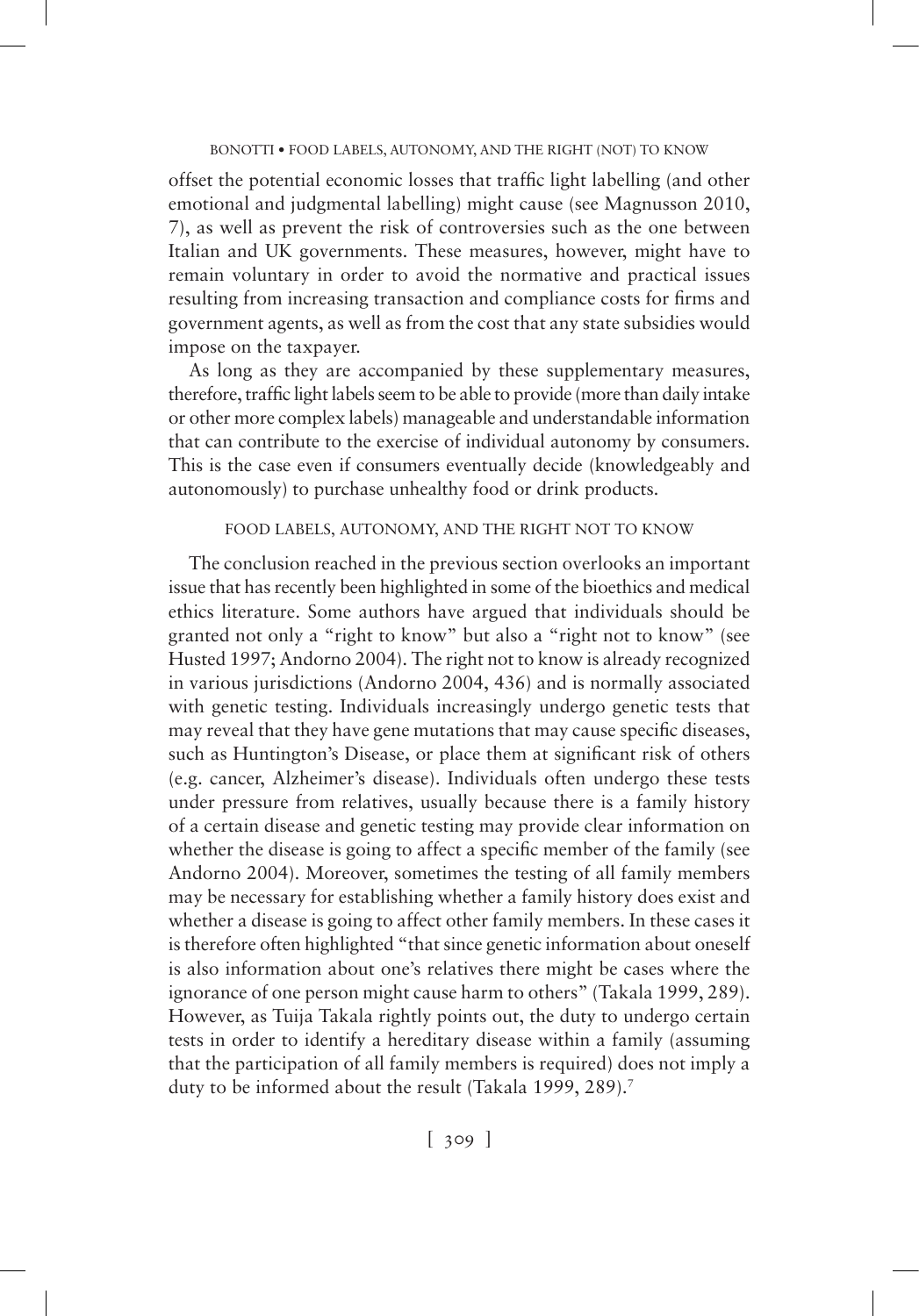The right not to know is normally defended by highlighting the fact that knowledge and information of one's genetic traits can cause psychological harm (Andorno 2004; Bortolotti and Widdows 2011). As Roberto Andorno points out,

[i]n order to understand the refusal of . . . [individuals] . . . to have access to their genetic information, one has to consider that the burden of knowledge may become unbearable for them, leading to a severe psychological depression and having a negative impact on their family life and on their social relationships in general. For many people, the discovery that they have a genetic condition that places them at a high risk of suffering certain untreatable diseases could so depress them that the quality, joy, and purpose of their lives would literally evaporate. . . . Therefore, it seems reasonable to allow these people to choose not to receive that potentially harmful information and to continue their lives in peace. (2004, 435)

However, it is sometimes highlighted that the right not to know is almost unattainable because it presupposes that we already have some knowledge of what we would prefer to ignore (e.g. a genetic disease). Yet, as Andorno rightly points out, "some risks [of developing genetic diseases] may be so remote in our perception as to seem virtually inconceivable" whereas genetic testing may render those vague fears more concrete and therefore psychologically harmful (2004, 437).

It would be wrong, however, to identify the rationale for a right not to know with a welfarist argument that simply privileges individual well-being over individual autonomy. The key point, instead, is that autonomy should be conceived as a capacity that does not conflict with either well-being or knowledge (or any other goals) but is rather placed somehow before them, i.e. as a capacity that enables us to choose how to conduct our life and which goals or values to prioritize. In this sense, "the theoretical foundation of the right not to know lies on the respect for individual *autonomy*, even if the ultimate foundation of this right is [in the case of genetic testing] the individual's *interest in not being psychologically harmed*" (Andorno 2004, 436, original emphasis). Therefore "people should be free to make their own choices with respect to information. If we understand autonomy in this wider sense, then the decision not to know should be, at least in principle, as fully respected as the decision to know" (Andorno 2004, 436).

Lisa Bortolotti (2013) offers an account of individual autonomy that reinforces the idea that the latter is consistent with a right not to know. According to Bortolotti, it is a mistake to argue that information and knowledge are inherently necessary to the exercise of individual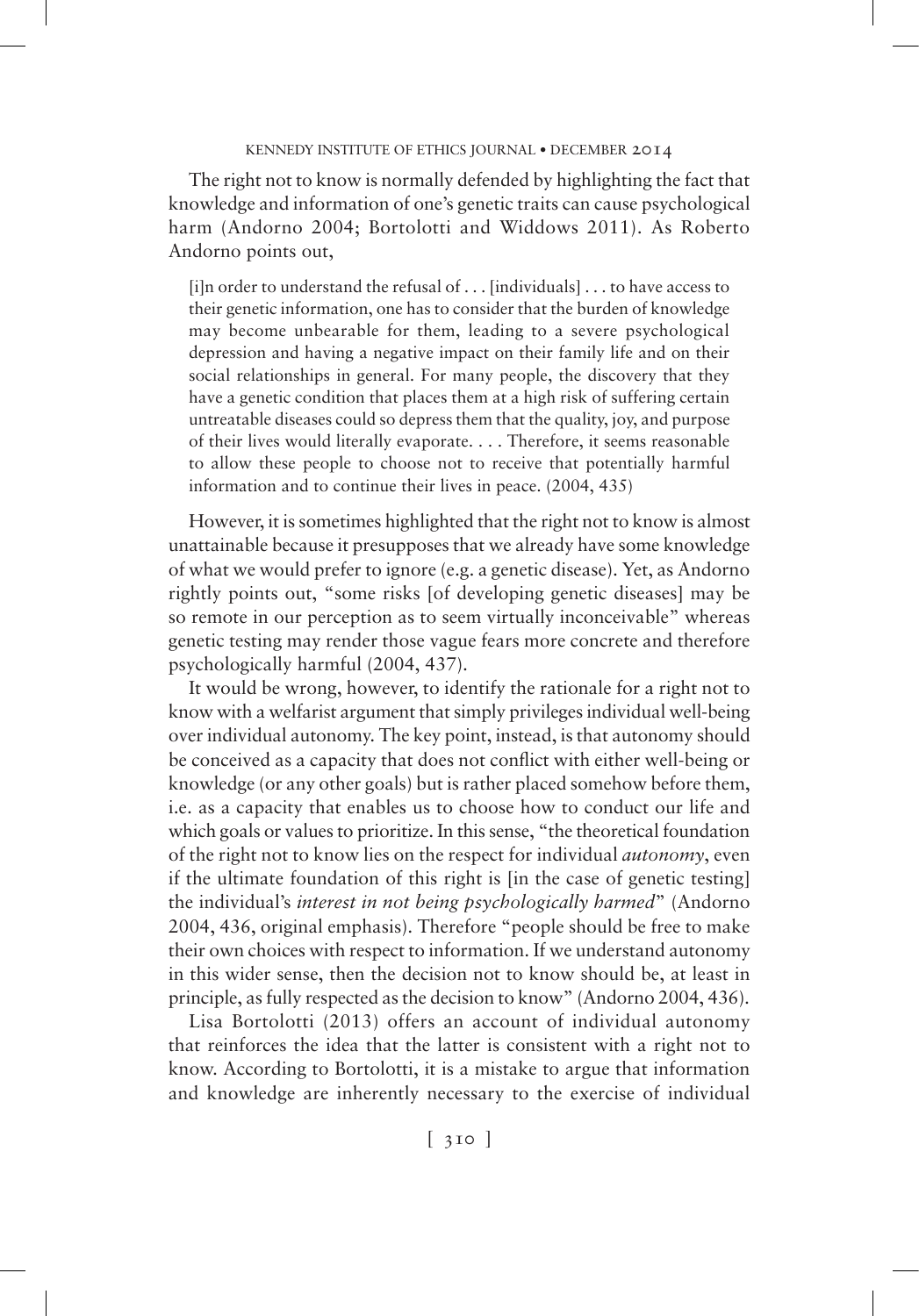autonomy. "[P]ersonal information and information about the surrounding environment," she argues, "impinge significantly on the feasibility of life plans and on the likelihood of success, but is not necessary to the capacity most human agents have to shape their own lives. Failing to obtain such information does not rule out self-governance altogether" (2013, 686). Drawing on the work of other authors (e.g. Mameli 2007; Harris and Keywood 2001), Bortolotti claims that autonomy should not be identified with fully informed choice but with "self-authorship," i.e. the "entitlement to make decisions on whatever grounds the agent wishes, as long as she does not cause harm to others" (2013, 685).<sup>8</sup>

Some kinds of knowledge, Bortolotti argues, are necessary to the exercise of autonomy as self-authorship, e.g. "knowledge of one's own attitudes" (2013, 686). However, other kinds of knowledge (e.g. of one's genetic information or life expectancy) are not, even though ignoring this kind of information may render a person's life less successful by preventing her from making appropriate "contingency plans" (2013, 687).<sup>9</sup> In this sense, "choosing ignorance of genetic information does not necessarily make one's future choices less authentic or less genuinely authored—those choices can still be in tune with one's beliefs, desires and values" (2013, 687).

In summary, what provides the normative grounds for the right not to know is the idea of autonomy as self-authorship and the duty to respect it, *regardless of the specific reasons* why an individual may decide to reject the available genetic information.

The defence of a right not to know is relevant to the issue of food labels. Indeed while most of us might be vaguely aware that certain foods or nutrients are harmful to our health, information provided on food labels may transform that vague understanding into concrete and precise knowledge. This knowledge can be psychologically harmful, at least for some, or it may simply decrease our enjoyment of those foods. By producing those effects, it may therefore undermine our autonomy as "self-authorship," i.e. our ability to shape our life (in this case, our dietary choices) as we wish.

The degree of psychological harm, distress, or loss of enjoyment, and the resulting infringement upon the exercise of individual autonomy, depend on how direct and unavoidable the information provided on food labels is. Some kinds of food labels, such as the daily intake labels discussed earlier, are purely informative and non-judgmental. As we have seen earlier, due to the complexity of the information they convey, these labels may not always be the most effective for guaranteeing fully informed autonomous

 $\begin{bmatrix} 311 \end{bmatrix}$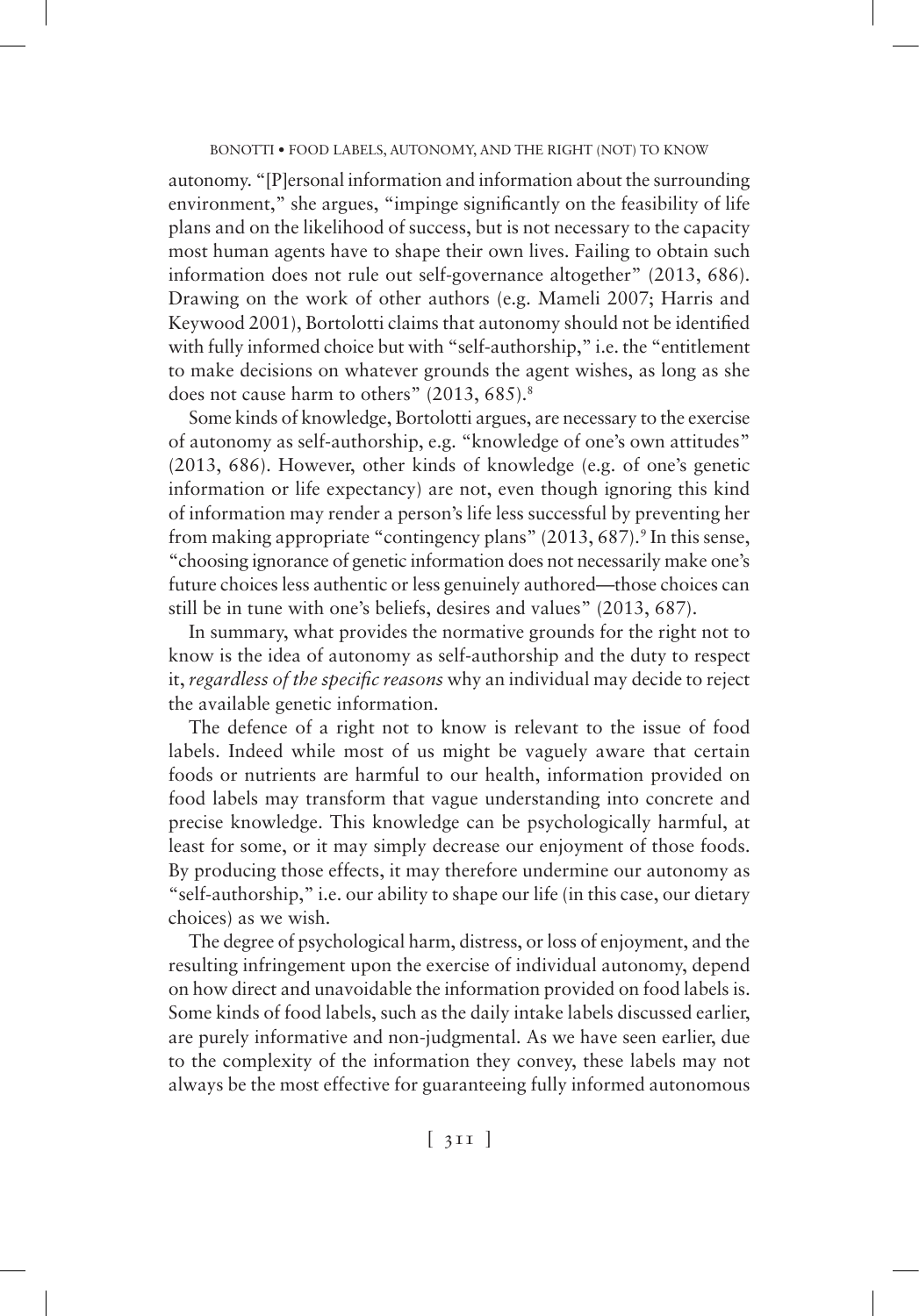choices. For the same reason, however, they are easily avoidable and therefore unlikely to cause significant distress or loss of enjoyment.

Other kinds of labels, however, may have a stronger judgmental character. These include the already discussed color-coded traffic light labels. These labels are judgmental (i.e. they tell us which food is "good" and which is "bad"), difficult to ignore (as they are normally placed on the front of packaging), and, as a consequence, can cause negative and unavoidable emotional reactions in many consumers. These might range from a sense of guilt for wanting to purchase and consume certain unhealthy foods to fear of the health conditions that eating those foods may contribute in causing. Many consumers might prefer to remain ignorant about the information provided by these labels, in order to avoid experiencing those negative emotions. Moreover, for some of them unhealthy eating may be an important aspect of their life and play a central role in social, cultural, or religious experiences and practices that are especially valuable to them (Barnhill et al. 2014). In choosing to remain ignorant about the (unhealthy) nutritional contents of their foods, however, these people would still be exercising their autonomy as "self-authorship," i.e. they would still be shaping their own existence according to their own values.

The psychological effects of traffic light labels, it is worth noting, should not be simply attributed to the intellectual inability, by the average consumer, to process the information rationally and correctly, in a way consistent with the exercise of individual autonomy. Instead, such labels have been shown to be misleading. On the one hand, consumers may tend to associate red labels with the idea that a certain food or drink is bad or socially disapproved of.<sup>10</sup> Recent research conducted by The Co-operative Food, for example, has shown that the presence of a "red" traffic light label on a food product dissuades 40% of women and 30% of men from purchasing it (The Co-operative Group 2013). On the other hand, foods displaying amber or green labels may produce a "health halo effect" (Magnusson 2010, 7). Consumers, that is, may mistakenly believe that such foods are inherently healthy and therefore can be consumed in large amounts without unhealthy consequences.

This suggests that traffic light labels (and, more generally, judgmental and emotionally charged labels), like "nudges" and "choice architecture" (Thaler and Sunstein 2008), take advantage of non-rational psychological processes and imperfections in people's decision-making capacities in order to influence their choices (see Hausman and Welch 2010). Seeing a "red" light in the front of packaging (i.e. rather than non-colored nutritional

 $\begin{bmatrix} 312 \end{bmatrix}$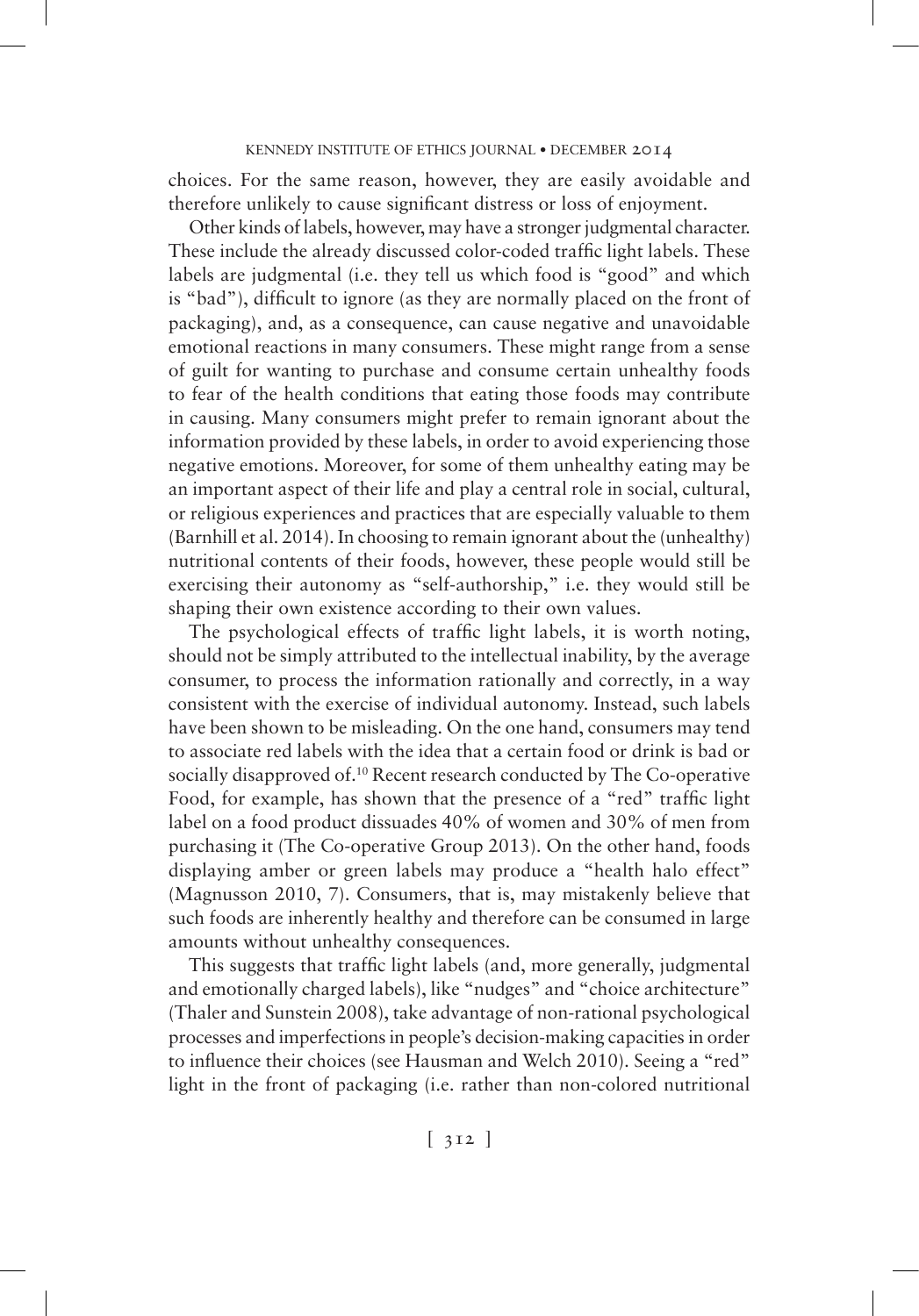information that would require a closer look) may prevent consumers from deciding how much they want to know and therefore from fully exercising their individual autonomy. Judgmental and emotionally charged labels, therefore, should not be seen as simply inconvenient or welfarediminishing. Instead, their manipulative character should be considered as a threat to the exercise of individual autonomy, to the extent that consumers' ability to choose based on their preferred reasons is somehow undermined or reduced.

One might then point out that consumers' autonomy would be undermined only if judgmental and emotionally charged food labels were government-mandated, rather than being voluntarily adopted by some firms. This is a plausible claim, as a voluntary system would in principle leave consumers free to choose where to shop. Yet, in the absence of government intervention (whatever this might entail) it may be difficult to ensure that consumers are provided with an effective freedom of choice. For example, before smoking bans were introduced in many Western countries, public places were not required to allow people to smoke (i.e. the system was voluntary), yet all or most of them did.<sup>11</sup> Similarly, even though it is still voluntary in the UK, traffic light labelling already affects around 60% of all foods and this percentage may increase (e.g. for marketing reasons).12 This is why nutritional food labelling, and the form it takes, should be regulated by the government in order to guarantee consistency and predictability for both firms and consumers, and ensure that the legitimate interests of both information seekers and information avoiders are taken into account. Furthermore, consistency and predictability would also make it easier for consumers to fulfil their duty (which, we can assume, they have) to be informed about the methods adopted by governments and firms to influence their behavior.

The psychological distress resulting from judgmental and emotionally charged food labels, and the threat it poses to the exercise of individual autonomy, would be even stronger if those labels contained more explicit information, e.g. like the labels currently placed on cigarette packaging in most countries, which convey messages such as "smoking kills" or "smoking causes cancer." It is not unthinkable to expect some governments or international organizations to invoke in the near future a more extensive use of warning labels on unhealthy food and drink products, similar to those already found on tobacco products (Merry 2012, 5). Indeed, we have seen that an even more radical proposal has already been advanced by Consumers International and the World Obesity Federation, who have

 $[313]$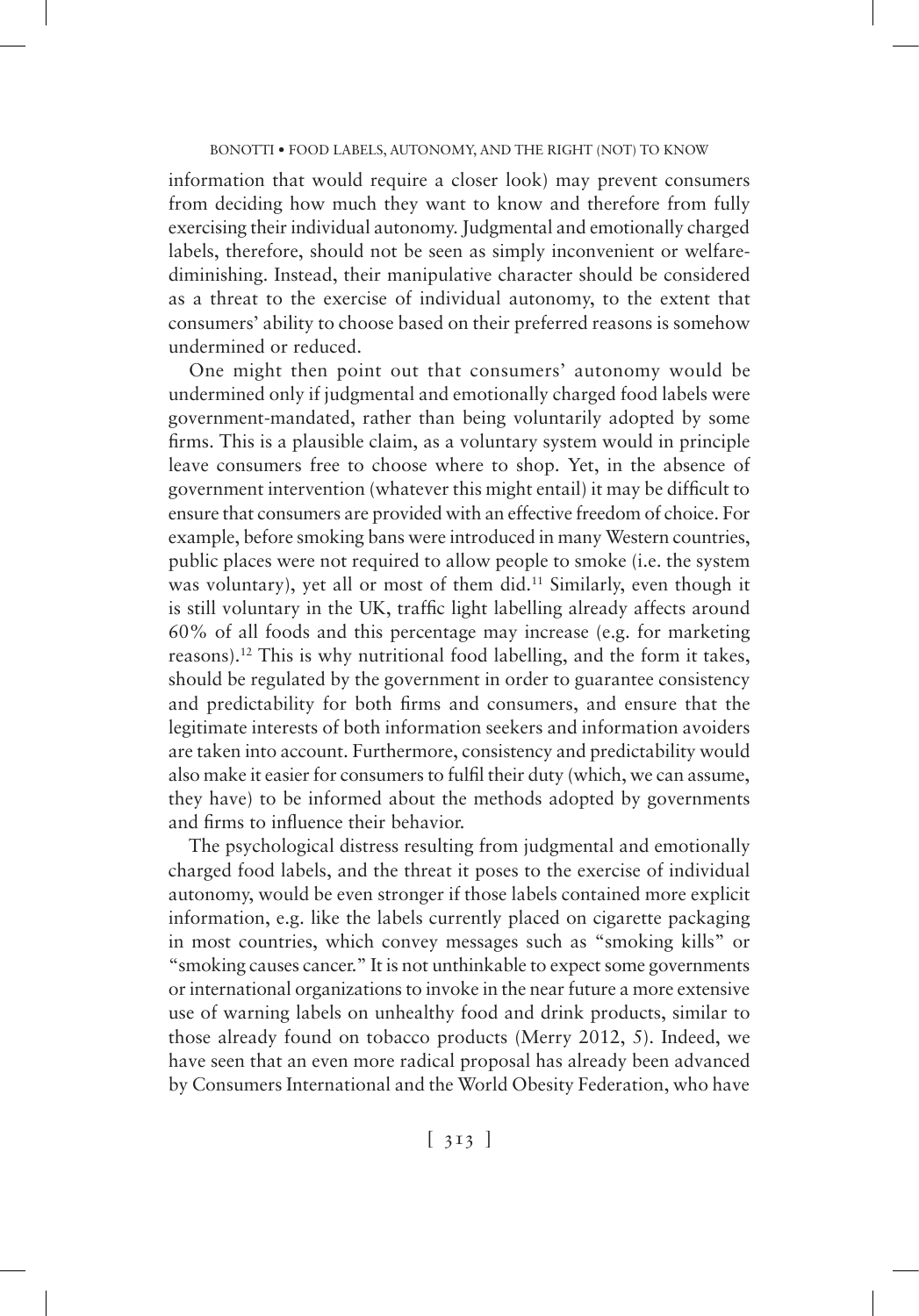called for the adoption of food labels containing explicit pictures of cancers or other health conditions resulting from unhealthy eating, similar to those already present on cigarette packaging in some countries (Stephens 2014). These might include, for example, pictures of individuals who have just suffered a heart attack or of arteries clogged with cholesterol, i.e. health conditions unhealthy eating can contribute to. The very explicit message conveyed by these labels would cause a strong psychological distress in many consumers who would certainly prefer not to be exposed to them.<sup>13</sup>

One obvious objection to the idea that the use of judgmental and emotional food labels should be restrained might be raised at this point. Those who endorse paternalistic views, that is, might point out that it is useful, sometimes indeed necessary, to employ judgmental and emotional labels in order to get people to do what they rationally would if they were not short-sighted. Moreover, they might argue that it is justifiable to make people experience a sense of guilt as a result of their unhealthy dietary choices. Yet this is exactly the point that defences of the right not to know aim to challenge. The right to autonomously decide how much we want to know (e.g. with regard to food or genetic testing), and to accept (or not) the potential emotional and psychological consequences resulting from that knowledge, is anti-paternalistic (Andorno 2004, 436). For this reason, nutritional food labelling should be government-mandated and should respect the legitimate interests of both information seekers and information avoiders. Mandating certain kinds of information and, therefore, a certain way of exercising one's autonomy, would favor only the former group of consumers and would be a clear instance of paternalism towards the latter.<sup>14</sup>

#### BALANCING THE LEGITIMATE INTERESTS OF INFORMATION SEEKERS AND INFORMATION AVOIDERS

The discussion conducted so far raises an important question: how could a food labelling regime respect the legitimate interests of both information seekers and information avoiders? Governments could adopt different kinds of strategies. A first option might be for them to simply ban existing and proposed food labels with an excessive judgmental and/ or emotional content. These include traffic light labels and labels picturing health conditions related to unhealthy eating. These labels excessively undermine the autonomy (intended as "self-authorship") of those consumers who would like to remain ignorant about the health effects of their foods. Moreover, they are not necessary in order to safeguard the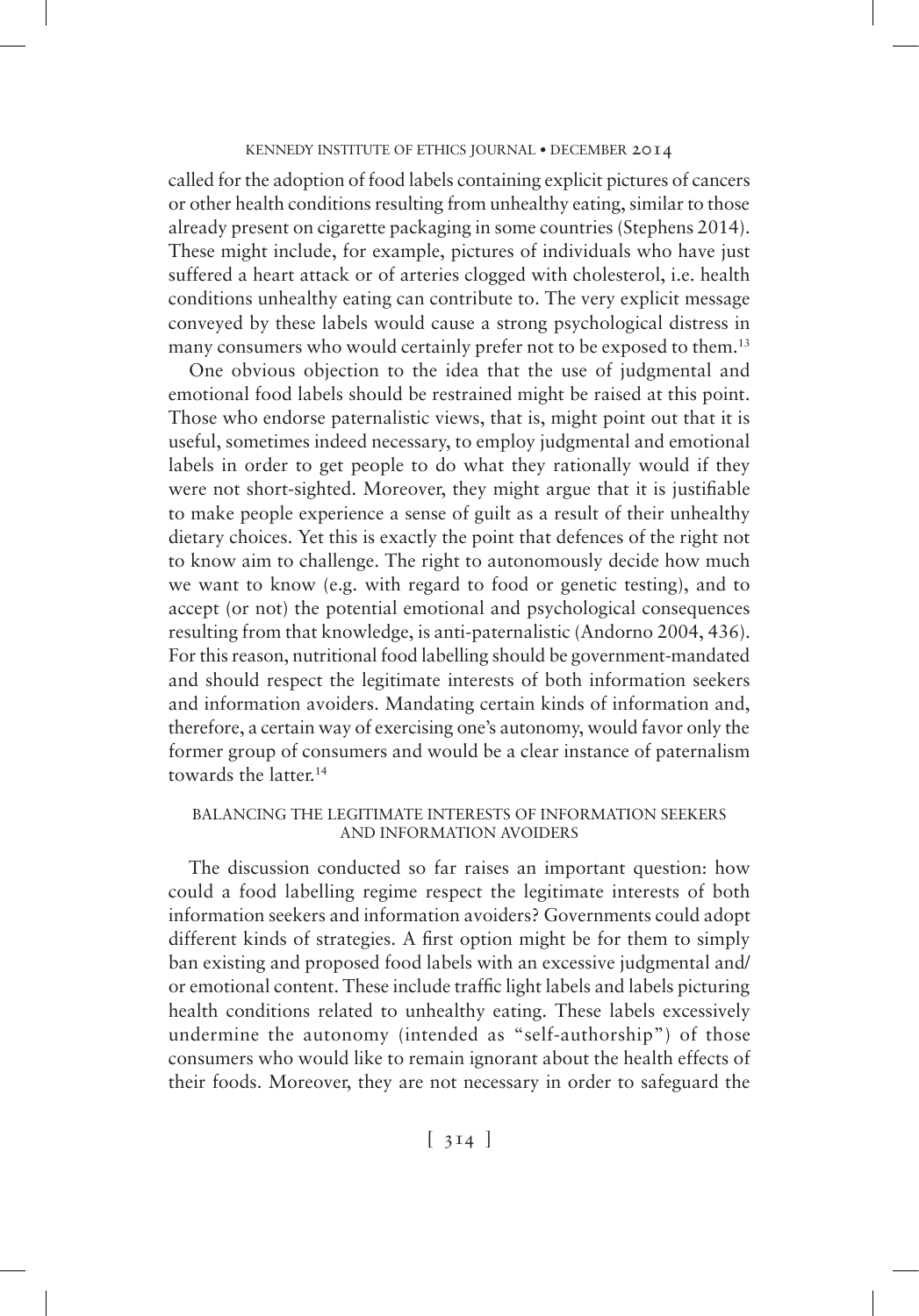legitimate interests of information seekers. The latter require (as O'Neill's abovementioned account of informed consent suggests) only some clear and relevant information about the nutritional contents of foods, as well as user-friendly ways of acquiring more information. Purely informational non-color-coded food labels accompanied by a telephone number and/or website address to obtain more information would be sufficient for this purpose.

The option of banning judgmental and emotionally charged labels might be especially relevant in those places, such as the UK, where such labels are currently voluntary (even though nutrition labelling in general is compulsory). However, one might point out that banning would be an unnecessary and excessive measure. It would amount to a form of censorship, restricting the freedom of expression of those producers and sellers who wish to adopt those types of labels. As long as the information they provide about nutritional contents is not deceptive, it seems that it would be wrong to prevent them from adopting certain labelling regimes.

A second and perhaps more suitable option, therefore, might be for governments to require that the informational and emotional content of food labels be dissociated. This could be achieved, for example, by providing a purely informative label in the front of packaging, containing all the neutral factual information about the nutritional contents of the food (plus a telephone number and/or website address to obtain more information), and a separate judgmental and emotional label on the back of packaging. The latter could provide, for example, either a nuanced message such as "Parma ham causes cholesterol if consumed in excess" or "Parmesan cheese causes heart attacks if it is not part of a balanced diet," or a strongly emotional picture of a health condition associated with excessive consumption of that food.

This solution would achieve a twofold goal. On the one hand, it would prevent information avoiders from being exposed to psychologically harmful, distressful, or enjoyment-diminishing information against their will, as they can easily ignore the basic neutral information about the nutritional contents (as the latter is not color-coded or visually striking). These consumers could still work out the implications of those contents by themselves (and/or by using the telephone number and/or website address provided), if they wanted. On the other hand, it would enable information seekers, and especially those who are not concerned about experiencing emotional distress, to find out about the (potential) effects of foods on their health. Furthermore, this solution would be more effective in increasing the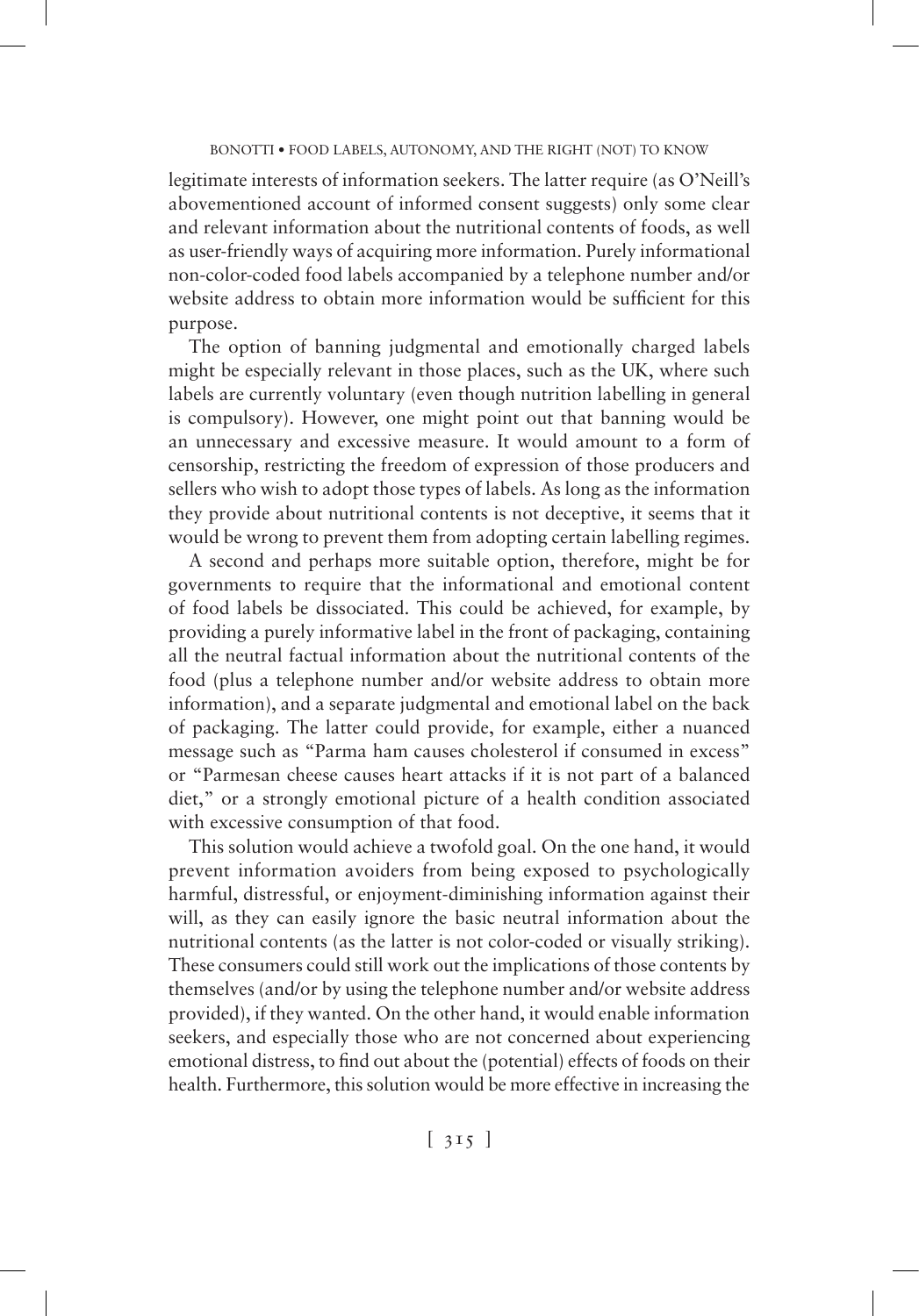knowledge of information seekers than the mere provision of a telephone number and/or website address, as consumers would be able to obtain the additional information more quickly and at no cost.

Moreover, in order to further protect the legitimate interests of information avoiders, a peel-off flap could be placed on top of the judgmental/emotionally charged label.<sup>15</sup> This would allow consumers to decide whether to receive or avoid that extra information *before purchasing the item*, i.e. by lifting the flap. By being attached along one edge, the peeloff flap would avoid that those who seek the extra information, but then decide not to purchase the item, forget to reattach it (therefore potentially exposing information avoiders to unsolicited information). Checking this information would be similar to what we do when we want to purchase an item of clothing and want to know whether it is suitable for washing machine or dry cleaning. We can do that by checking the label placed inside the item of clothing. In the case of food, we would not be able to do that (i.e. it would be impractical and not hygienic to place the label inside the packaging), but we could at least provide a similar way of allowing only information seekers to acquire the additional information. While it is true that once a consumer has looked at the covered label she may not be able to forget its content, that is beside the point. The choice that matters concerns whether to check the covered information in the first instance. If a consumer decides to do that, her autonomy has not been undermined, even if the information contained in the label causes emotional distress or loss of enjoyment to her. The only condition for this labelling regime to be effective would be for consumers generally to be aware that this is the system currently adopted by all food producers in their jurisdiction. This is one more reason (alongside those already mentioned earlier) why food labelling concerning nutritional content, and the form it should take, should be government-mandated. 16

It should be noted, once again, that the practical solutions that I have just suggested are not exhaustive, and do not represent the main goal of the paper. My central aim, instead, has been to show that legislation about food labelling should take into account the legitimate interests of both information seekers and information avoiders. While empirical research may be necessary in order to establish which food labelling regime best achieves this goal, a normative account can at least guide the choices of legislators, by pointing out the values, principles, and interests that should be considered when choosing between viable alternatives.

# [ 316 ]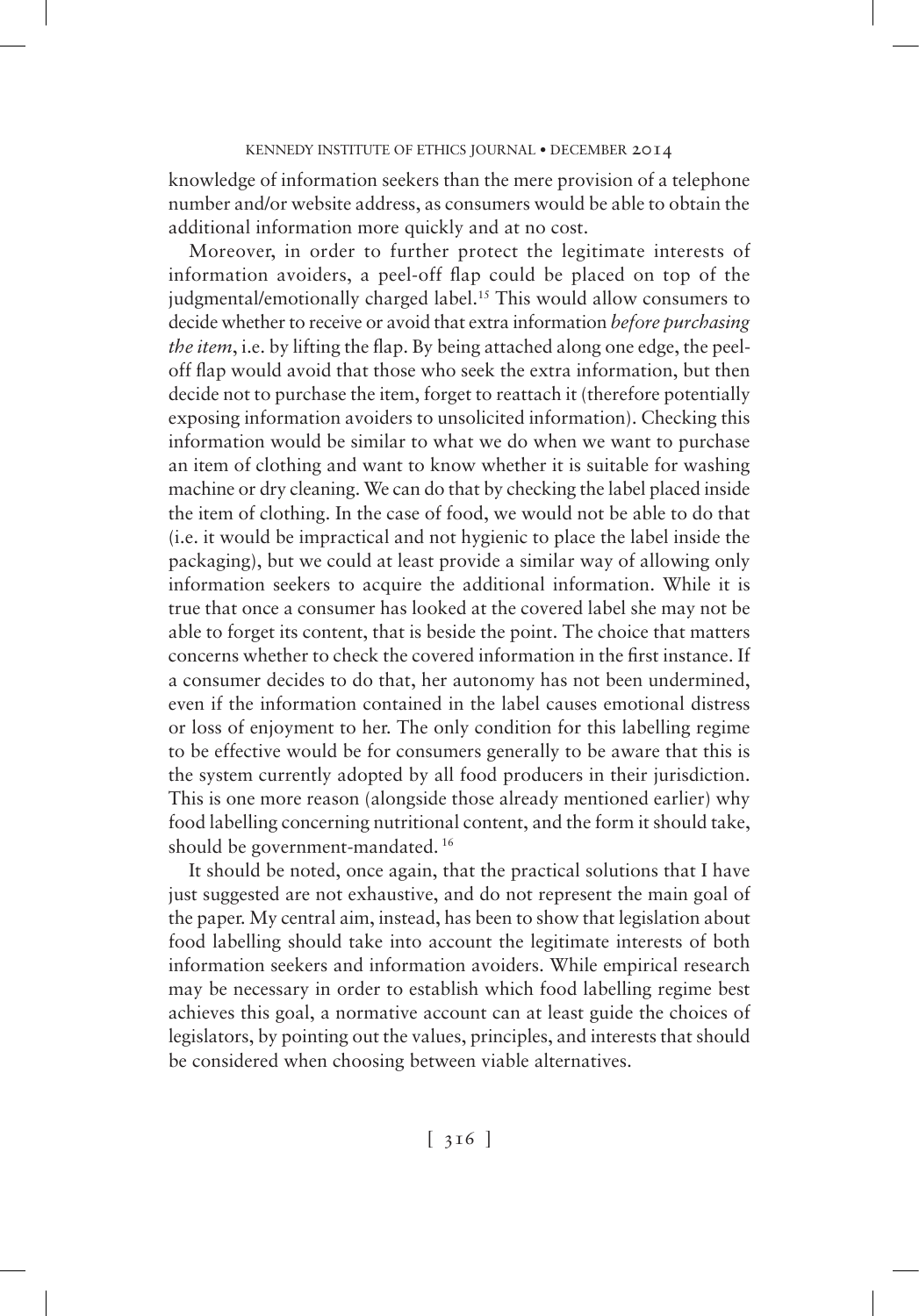Food labelling has been overlooked in the emerging body of literature in political theory and philosophy concerning the normative dimensions of food and drink policies. In this paper, I have argued that arguments normally advanced in bioethics and medical ethics regarding the "right to know" and the "right not to know" can provide useful normative guidelines for critically assessing existing and proposed food labelling regimes. More specifically, I have claimed that food labelling ought to respect the legitimate interests of both those consumers who seek knowledge about their foods in order to make informed dietary choices, and those consumers who prefer to remain ignorant (totally or partially) about the contents and effects of their foods in order to avoid the emotional and psychological harm, or more simply the loss of enjoyment, which may result from receiving that information.

#### ACKNOWLEDGMENTS

I am extremely grateful to Michele Loi for his invaluable feedback and advice, and for all the conversations that provided me with the inspiration for this paper. I would also like to thank Anne Barnhill, Patricia Boling, Emanuela Ceva, Elizabeth Cripps, Heather Johnson, Cillian McBride, Paddy McQueen, Josh Milburn, Mary C. Rawlinson, Ben Saunders, Fabian Schuppert, Helena Siipi, Tom Walker, Garrath Williams, Federico Zuolo, and audiences at the Research in Progress Seminar Series, School of Politics, International Studies and Philosophy, Queen's University Belfast, March 2014, and at the ECPR General Conference, University of Glasgow, September 2014, for helpful comments and discussion. Finally, I am very grateful to the Editor-in-Chief of the *Kennedy Institute of Ethics Journal* and to an anonymous reviewer for their invaluable feedback on an earlier version of this article.

#### **NOTES**

- 1. Indeed there is disagreement with regard to the effectiveness of traffic light labels. While some authors have argued that these labels do in fact help consumers to make healthier eating choices (e.g. Magnusson 2010), others have contested that conclusion (e.g. Sacks, Rayner and Swinburn 2009). There is also disagreement regarding the effectiveness of food labelling in general as a policy instrument for informing consumers and influencing their choices (e.g. see Golan, Kuchler, and Mitchell 2001, 139).
- 2. There are, however, accounts of food labelling that, while not being produced by political theorists/philosophers, provide useful insights into the normative dimensions of food labelling. For a welfare economics perspective, see especially Golan, Kuchler, and Mitchell (2001).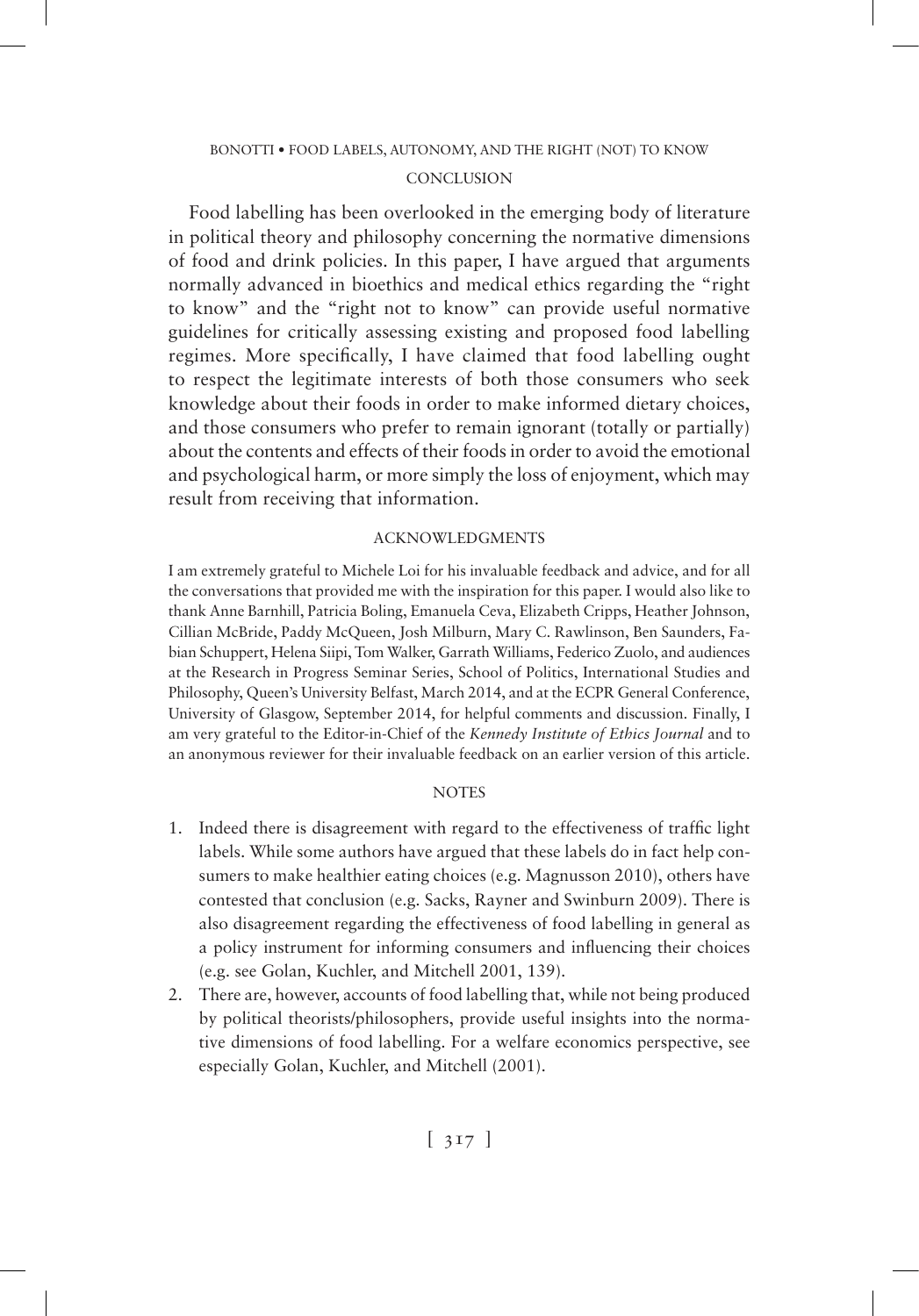- 3. As John Stuart Mill argues in his discussion of poisonous drugs, "such a precaution . . . as that of labelling the drug with some word expressive of its dangerous character, may be enforced without violation of liberty; the buyer cannot wish not to know that the thing he possesses has poisonous qualities" (Mill 2006, 109).
- 4. Instances of "morally significant" harm, in this sense, should be distinguished from the many situations in which our actions, including our dietary habits, may harm others for reasons that depend more on them than us. For example, being offended and psychologically "harmed" by the fact that someone else bases his or her diet entirely on junk food does not provide legitimate moral reasons for interfering with that person's dietary habits.
- 5. For an account of the costs and benefits of food nutrition labelling see Golan, Kuchler, and Mitchell (2001, 148–52).
- 6. Of course sometimes the information provided by food producers (or by restaurants) may be intentionally misleading (see Gostin and Gostin 2009, 217). This, however, does not undermine the normative argument made here. It simply reinforces the view that food producers ought to provide clear information and that, if necessary, the state ought to impose tighter checks and controls on them.
- 7. However, it may still be the case that "[p]ublic health interests may in particular circumstances justify limitations on the right to ignore one's genetic makeup as they may justify limitations to confidentiality, for instance, in the case of infectious diseases" (Andorno 2004, 437). In similar circumstances avoiding information may result in harm to others. This implies that the right not to know is limited in scope, i.e. when one's ignorance might harm others there is no such right.
- 8. Similarly, Jørgen Husted (1997) defends the right not to know by appealing to a "thick" conception of individual autonomy intended "as self-determination, or self-definition" (1999, 61). This differs from a "thin" conception of autonomy for which "what is good for persons is for them to have their desires or preferences satisfied to the maximum extent possible over their lifetimes" (Husted 1997, 59) and which, according to Husted, would justify the unsought release of genetic information to them. Husted's "thick" conception of autonomy, like Bortolotti's idea of autonomy as "self-authorship," clearly draws on Isaiah Berlin's conception of "positive freedom" (1969).
- 9. Even the latter point, however, could be contested. According to Juha Räikkä, for example, "[g]enetic information can make rational deliberation unfeasible because of fear, it may limit the range of life plans one might have which require ignorance about when one is likely to die" (1998, 50). In this sense,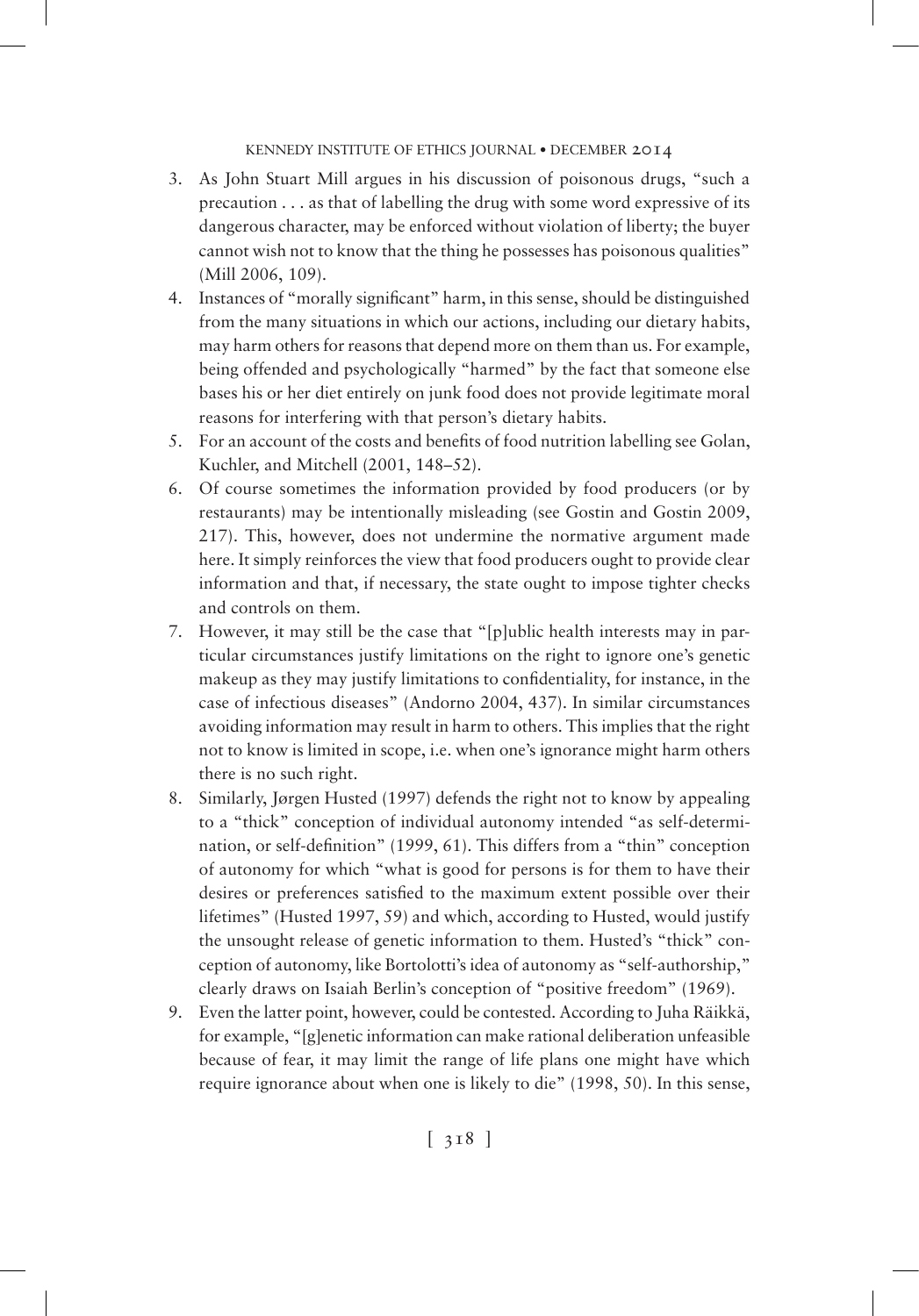knowledge of one's genetic information may often reduce rather than increase our chances to succeed in our life endeavours. If that is the case, this would further strengthen Bortolotti's argument and, more generally, the justification for a right not to know.

- 10. For the use of emoticons in connection with energy consumption, see Thaler and Sunstein (2008, 74–75).
- 11. I would like to thank Tom Walker for suggesting this example.
- 12. Indeed Golan et al. (2001, 127) point out that "in their drive to persuade the maximum number of consumers to purchase their products, firms may provide a public service by increasing the information available to consumers."
- 13. A further problem with these kinds of labels is that they are misleading as these health conditions are generally the consequence of an unhealthy diet and/or lifestyle overall, rather than of consumption of specific foods.
- 14. Walker (2013) makes a similar argument with regard to the amount of information that doctors should provide patients with. If a patient states that he does not want to receive certain (or any) information concerning the risks of a certain treatment, Walker claims, "it might well be that to insist that he has more information and that he uses it would be to fail to respect his capacity for autonomy" (Walker 2013, 392).
- 15. I would like to thank Elizabeth Cripps for suggesting the idea of "peel-off labels," which I have modified into the idea of "peel-off flaps."
- 16. The list of benefits resulting from government-mandated food labelling could be extended. According to Golan, Kuchler, and Mitchell (2001, 130), for example, "[t]he primary services that third-party entities [including governments] offer to help strengthen labeling claims are standard setting, testing, certification, and enforcement."

#### REFERENCES

- Andorno, Roberto. 2004. "The Right Not To Know: An Autonomy Based Approach." *Journal of Medical Ethics* 30 (5): 435–39.
- Barnhill, Anne, Katherine F. King, Nancy Kass, and Ruth Faden. 2014. "The Value of Unhealthy Eating and the Ethics of Healthy Eating Policies." *Kennedy Institute of Ethics Journal*, 24(3): 187–218.
- Berlin, Isaiah. 1969. *Two Concepts of Liberty*. Oxford: Clarendon Press.
- Bonotti, Matteo. 2013. "Legislating about Unhealthy Food: A Millian Approach." *Ethical Perspectives* 20 (4): 555–89.
- Bortolotti, Lisa. 2013. "The Relative Importance of Undesirable Truths." *Medicine, Health Care and Philosophy* 16 (4): 683–90.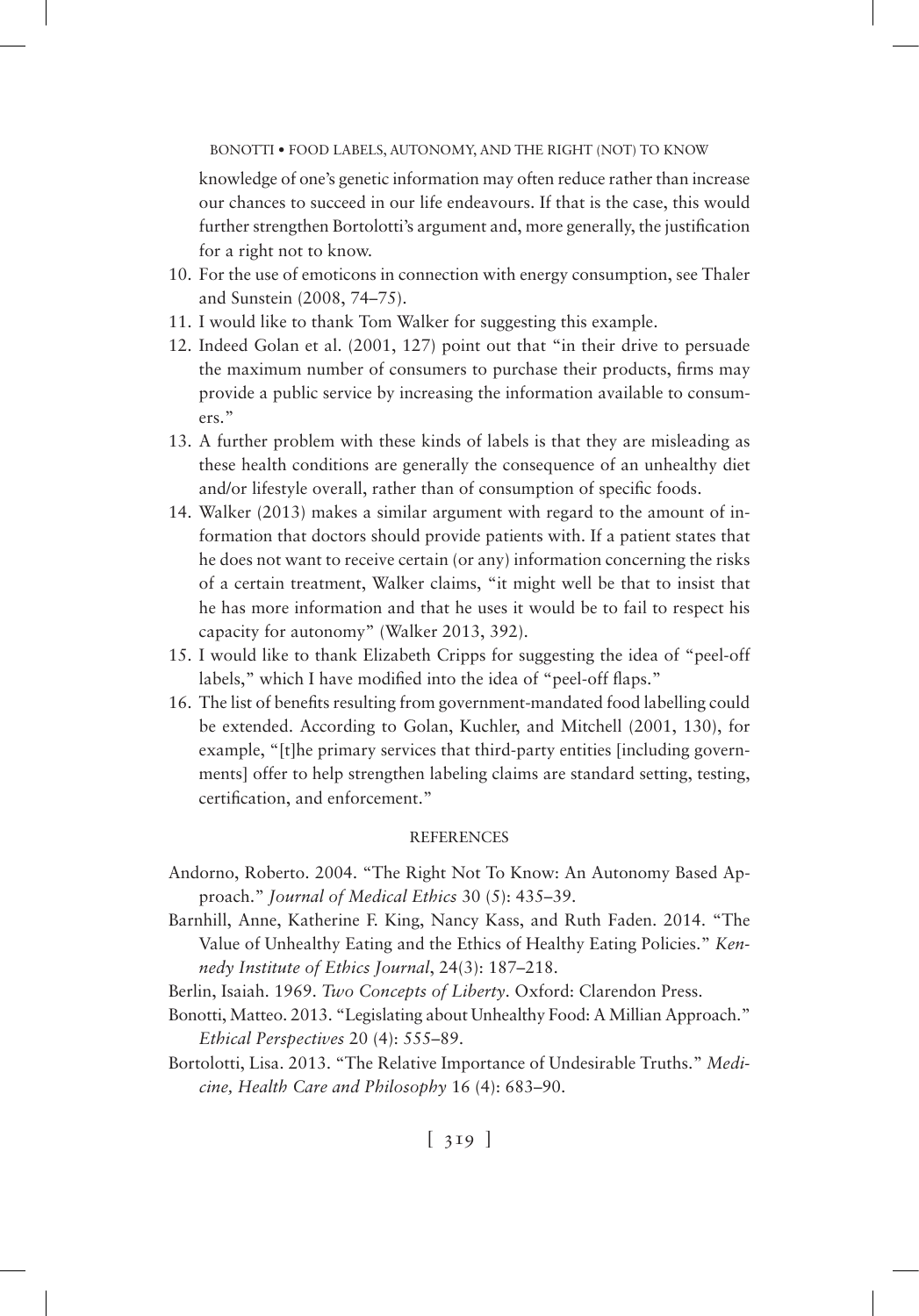- Bortolotti, Lisa, and Heather Widdows. 2011. "The Right Not To Know: The Case of Psychiatric Disorders." *Journal of Medical Ethics* 37 (11): 673–76.
- Chadwick, Ruth F., Mairi Levitt, and Darren Shickle (eds.). 1997. *The Right To Know and the Right Not To Know*. Aldershot: Ashgate.
- The Co-operative Group. 2013. "A Healthy Relationship Can Be Bad for Women's Health." http://www.co-operative.coop/corporate/Press/Press-releases/ Food/A-healthy-relationship-can-be-bad-for-womens-health/
- Davies, Lizzy. 2013. "Italy Claims 'Traffic-Light' Labelling Unfair on Mediterranean Food." *The Guardian*, October 21. http://www.theguardian.com/ world/2013/oct/21/italy-traffic-light-food-labels-unfair
- Dawson, Angus. 2011. "Resetting the Parameters. Public Health as the Foundation for Public Health Ethics." In *Public Health Ethics*, edited by Angus Dawson, 1–19. Cambridge; New York: Cambridge University Press.
- Faculty of Public Health. 2008. "Traffic-Light Food Labelling: A Position Statement." http://www.fph.org.uk/uploads/ps\_food\_labelling.pdf
- Golan, Elise, Fred Kuchler, Lorraine Mitchell, Cathy Greene, and Amber Jessup. 2001. "Economics of Food Labeling." *Journal of Consumer Policy* 24 (2): 117–84.
- Gostin, Lawrence O., and Kieran G. Gostin. 2009. "A Broader Liberty: J. S. Mill, Paternalism, and the Public's Health." *Public Health* 123 (3): 214–21.
- Harris, John, and Kirsty Keywood. 2001. "Ignorance, Information and Autonomy." *Theoretical Medicine and Bioethics* 22 (5): 415–36.
- Hausman, Daniel M., and Brynn Welch. 2010. Debate: To Nudge or Not To Nudge. *The Journal of Political Philosophy* 18 (1): 123–36.
- Husted, Jørgen. 1997. "Autonomy and a Right Not To Know." In *The Right To Know and the Right Not To Know*, ed. Ruth Chadwick, Mairi Levitt and Darren Shickle, 55–68. Aldershot: Ashgate.
- Jackson, Debra. 2000. "Labeling Products of Biotechnology: Towards Communication and Consent." *Journal of Agricultural and Environmental Ethics* 12 (3): 319–30.
- Magat, Wesley A., and W. Kip Viscusi. 1992. *Informational Approaches to Regulation*. Cambridge, MA: MIT Press.
- Magnusson, Roger S. 2010. "Obesity Prevention and Personal Responsibility: The Case of Front-of-Pack Food Labelling in Australia." *BMC Public Health* 10 (662): 1–16.
- Mameli, Matteo. 2007. "Reproductive Cloning, Genetic Engineering, and the Autonomy of the Child: The Moral Agent and the Open Future." *Journal of Medical Ethics* 33 (2): 87–93.
- Merry, Michael S. 2012. "Paternalism, Obesity, and Tolerable Levels of Risk." *Democracy & Education* 20 (1): 1–6.